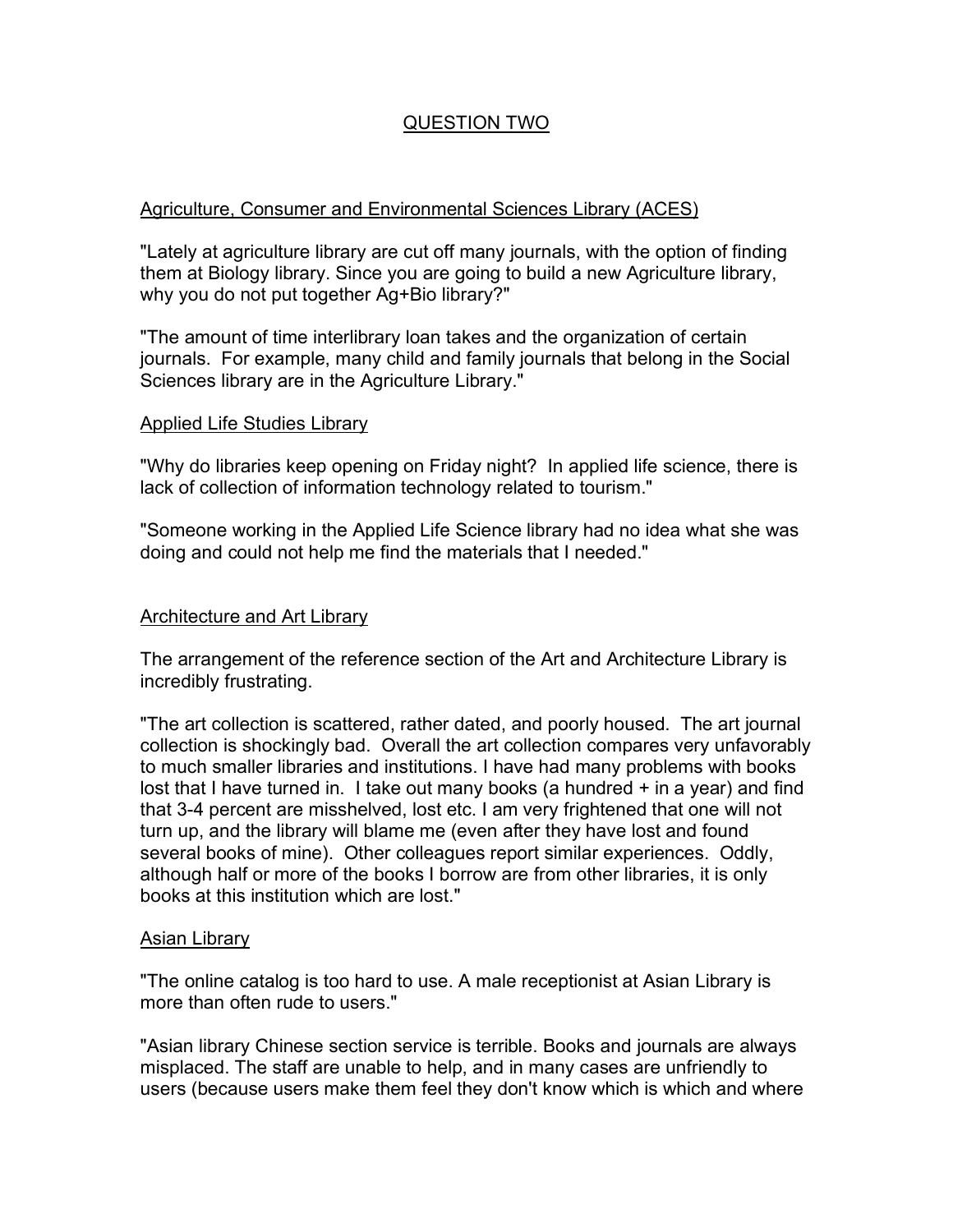is where). And all the time for the past three years from my personal experience. They have reasons: The collections are too many or too few."

"A reception clerk at Asian library (male, with glasses); He is the least helpful worker I have ever seen in my whole life and many people have been complaining about his bad manner and attitude. I am not the person who attack a person unreasonably but his attitude is just offensive. Please evaluate his work."

"recent books about the south Asian continent are not available, the ones that are present are outdated."

### Beckman Library

"The distance from Beckman Institute! But this is an unsolvable 'problem'"

"As graduate students need to work at odd hours they should be given permission to access libraries at odd hours of night or day. Physics and Beckman, two that i am aware of, already have a system wherein the graduate student can have key permission. it would be appreciated if the same privilege be extended to the chemistry and biology libraries too."

# Biology Library

"The Biology library is a disgrace. The field of science should be state of the art with incredible technology available. I don't know if all of the graduates are greedy or what the problem is, but I think the Biology library should try to parallel Grainger as far as interior is concerned. If I ever make a bundle of money in the future, I have promised myself that I would renovate this biology library. It's just hot, stuffy, and not very conducive to studying."

"The biology library is a nightmare. Books are shelved incorrectly, Journals are pseudo-alphabetized some are filed alphabetically some are filed apparently arbitrarily. The staff is poorly trained and not terribly helpful. It is very difficult to find books and journals because they are not reshelved quickly after being photocopied. You have to search the entire library to see if the book you want is missing or laying on a cart to be reshelved."

### "Lacking collection of biology related journals"

"The library needs more current books. Also with the departmentalization I travel a lot between libraries for different biology/ecology related journals."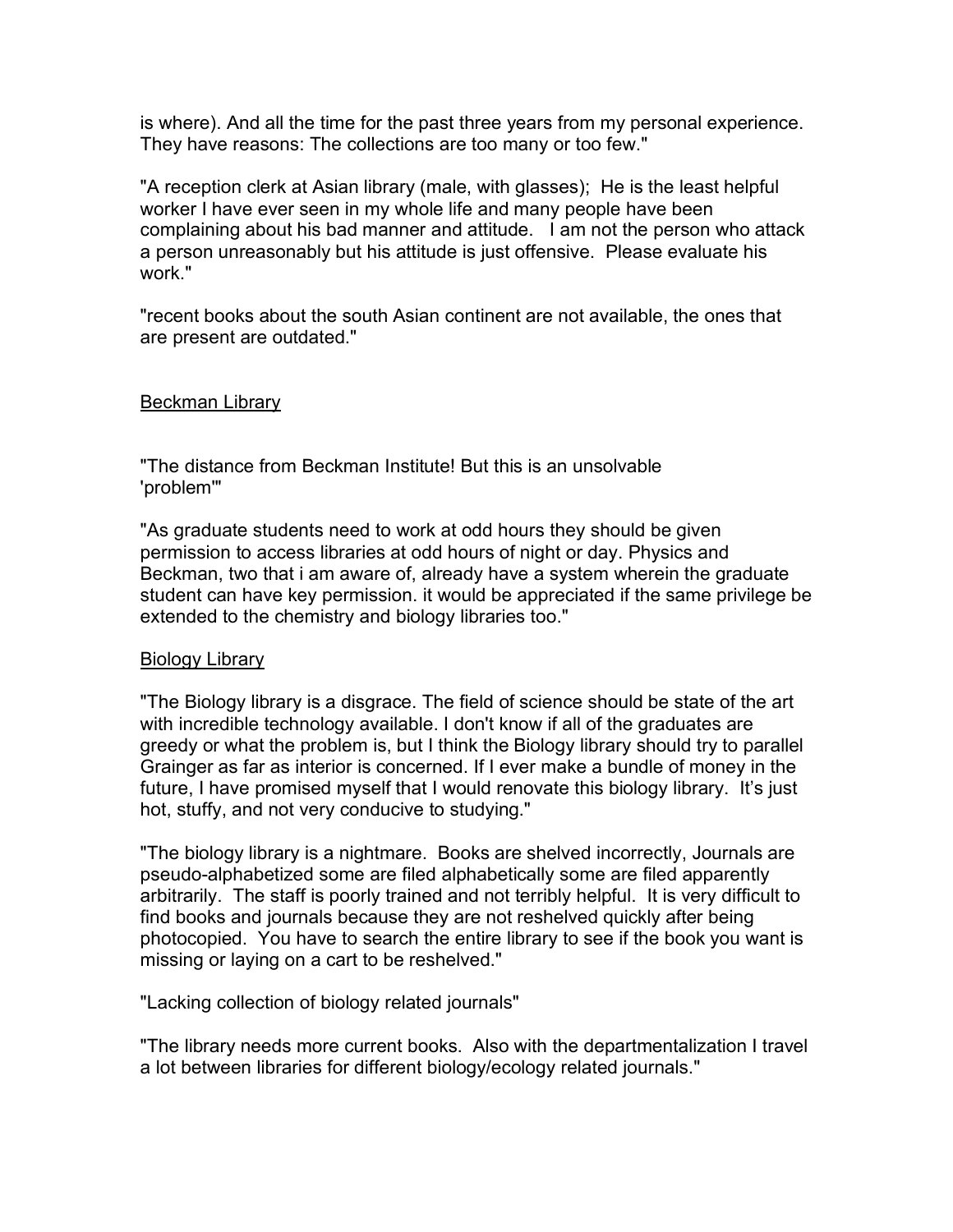"Split collections with Biology library."

"As graduate students need to work at odd hours they should be given permission to access libraries at odd hours of night or day. Physics and Beckman, two that i am aware of, already have a system wherein the graduate student can have key permission. it would be appreciated if the same privilege be extended to the chemistry and biology libraries too."

"Biology library closes on Friday at 6 p.m. and on Saturday at 5 p.m."

"Lately at agriculture library are cut off many journals, with the option of finding them at Biology library. Since you are going to build a new Agriculture library, why you do not put together Ag+Bio library?"

### Bookstacks/Circulation

"I work in the central Bookstacks a lot, and I find the organization confusing. The shelf cards are often mismarked or just plain wrong and there are few maps, charts, etc. to guide users. Also, the limited number of copy machines requires users to take all materials to one location to copy them--and if the materials are then left by the copier, the area gets cluttered and materials from all floors gets mixed together (which I imagine must create more work for those who reshelve them)."

"Checking books out of the main stack always takes too long; the circulation desk seems very slow."

"The lack of assistance and careless attitude at the main circulation desk."

"Inconvenience of departmental library system; bookstacks are confusing and somewhat unsafe; circulation personell are generally not very courteous; can we please get some more copiers that REDUCE!"

"The main bookstacks books are often not shelved correctly. Before I had stacks access, more than half of the time, the workers in the stacks would take too long to get my materials, and would more often than not, not be able to find what I had requested. I have had minimal problems finding materials myself quickly, other than the times things are incorrectly shelved."

"The lack of tables and copy machines in the bookstacks."

"Discourteous and/or incompetent staff at Circulation. Dark and crowded East stacks; permanent piles of books on the floor; Need to haul piles of books halfway around the building to copy them. Loan periods substantially less than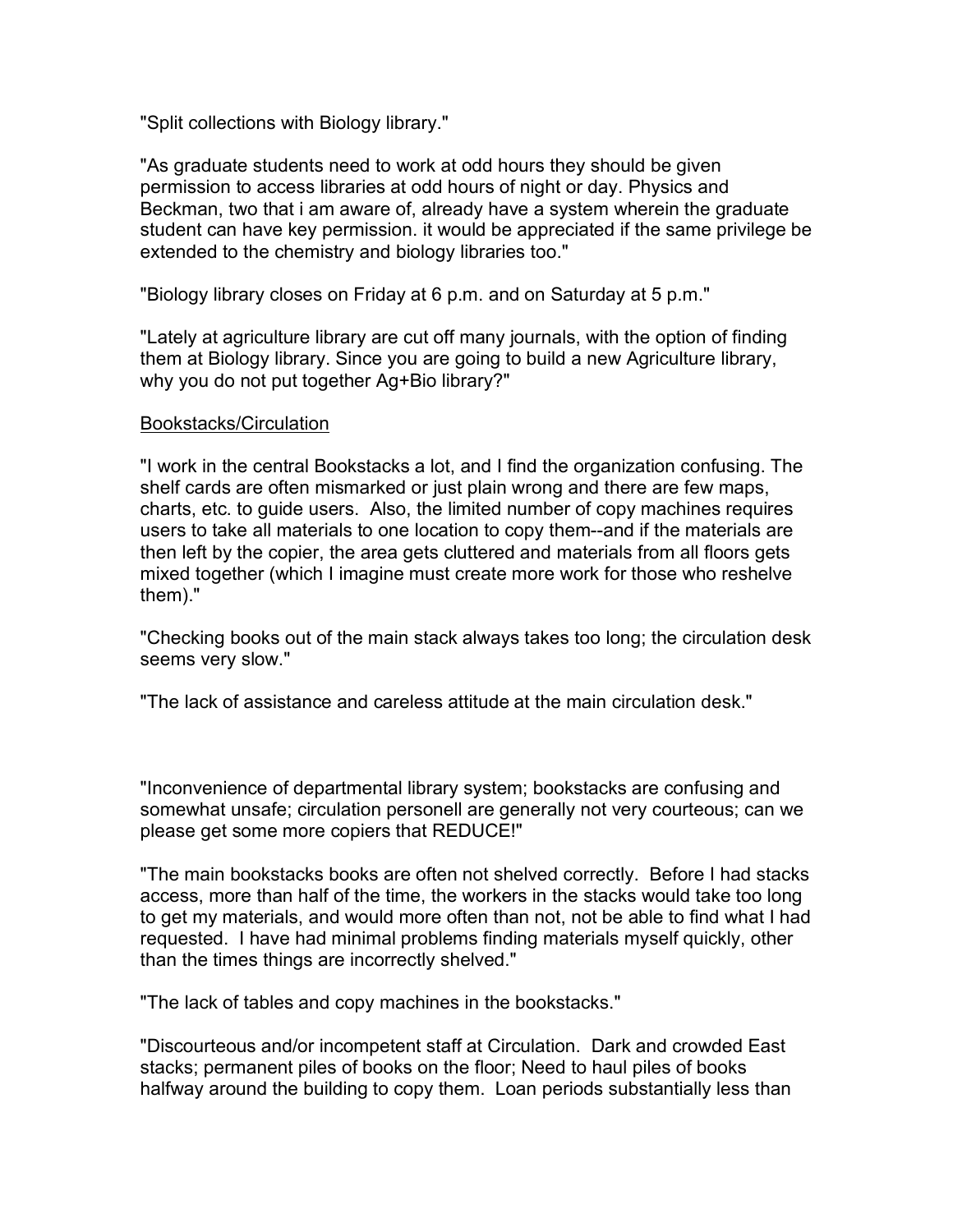comparable institutions; New 9-renewal limit for faculty (hello? can we remember what \"research institution" means, please?) Obsession with computers at the expense of books. Arbitrary recalls to \"correct our records\" (books never seen again)"

Discourteous and/or incompetent staff at Circulation.

"Stacks. They need to get their act together. There is NO WAY that is takes 3 weeks to shelve a book.

Also University Stacks personnel need to be a little more friendly to its patrons.

"1. the number of missing books in the catalog. If we don't have them anymore, why are they still even listed?

2. having to get a special pass for the main stacks, while the Undergrad stacks have an awful lot of out-of-date books"

"Lack of \"study rooms\" for groups" "Ricker Library and CPLA need to be bigger. It is too compacted and the libraries are not able to hold all of the books on the topics that pertain to the library. A lot of the information is in the Main Stacks or elsewhere."

"Stacks. They need to get their act together. There is NO WAY that is takes 3 weeks to shelve a book. And everything is so hard to find. And why does it have to be kept like a vault back there - EVERYONE should be allowed access... NOT just James Scholars and grad students. I pay the same tuition they do - I deserve access to the same resources."

"Frankly, the stacks look like a setting for a horror movie with all the dim lighting."

"Because I'm an Undergrad, I can't browse the main stacks."

"The main library stacks are ugly and not user friendly, they look more like what I would expect in a prison library. They also appear to be unsafe, like perhaps a firetrap. Also, the Interlibrary Loan system seems like the book is due back within days of getting the notice plus you have to pick the book up at one certain window at the main library and return it to that same window, that is very inconvenient."

"The length of time it takes to get ILL books and the short duration of the loan time. (although I know that is somewhat out of your control). I don't like being scared as a woman alone in the stacks."

"Library staff is generally fantastic, but it is students staff who need to be better trained. Also University Stacks personnel need to be a little more friendly to its patrons."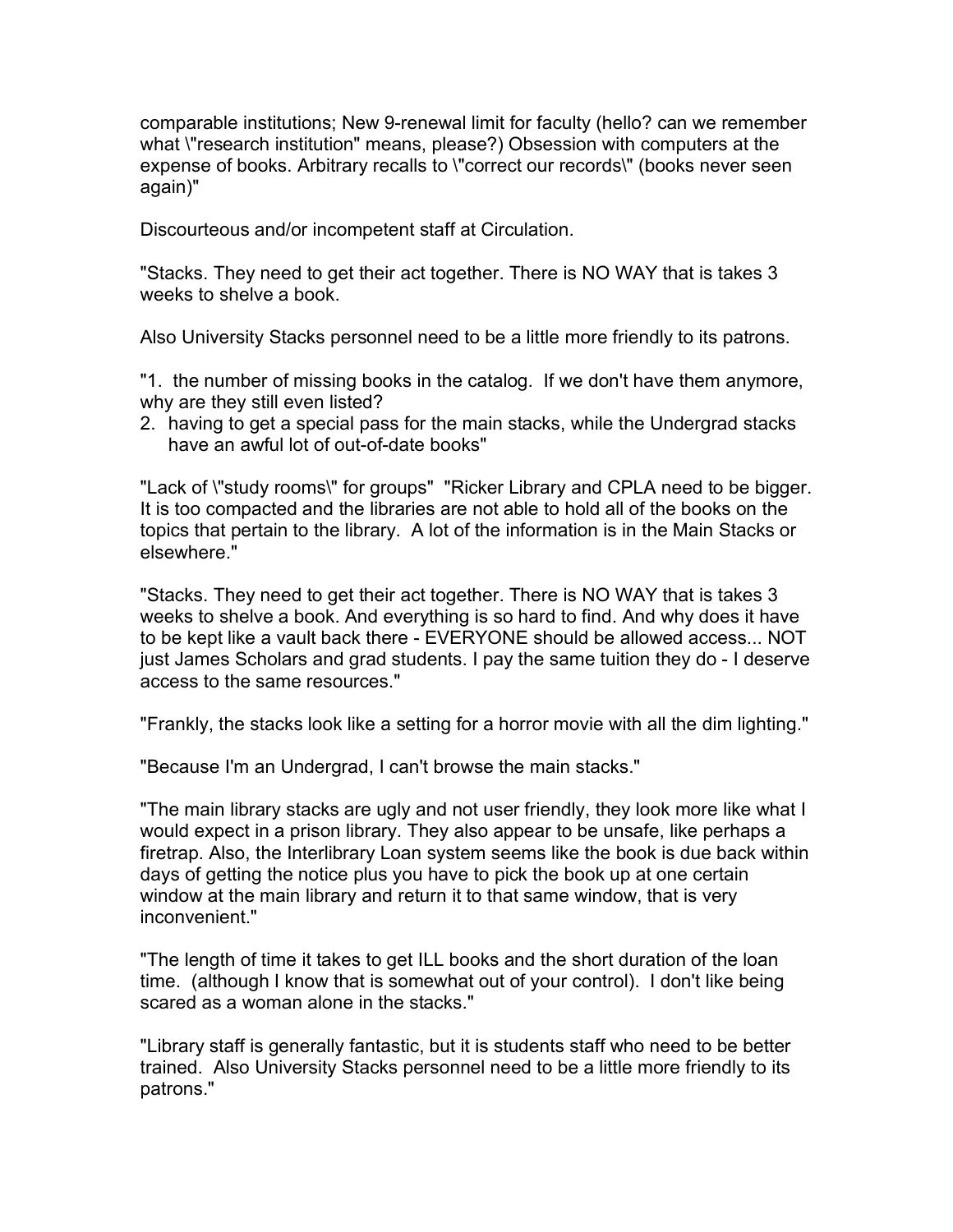"NO ACCESS TO STACKS FOR UNDERGRADS! It would make my life MUCH easier if I could get into the stacks. Would also like not to have to search so many databases to find articles"

"It takes such a long time to receive books from the Main stacks, and this is a problem when time is an issue."

"I find I frustrating not being able to use the main library stacks as an Undergrad, having to wait 20 minutes every time I want to look at a book is annoying. CPLA library is inadequate, too small etc, no computers reserve readings often not there."

"Health Sciences library materials lacking extent of material available in Chicago libraries." "Don't open until late on Sunday" Most of the stacks staff is extremely patient and helpful!"

"The card catalog & lack of security. Also, the library is so large and departmentalized that it can be overwhelming and difficult to access information...and hard to tell how to go about finding where to go to get the materials I need. Accessing electronic indexes is also difficult because of so many vendors using different platforms. The condition of the stacks is a preservation nightmare. With the extreme changes in temperature and lack of climate control & fresh air, you're destroying your collections. And since no one is reading shelves access is materials can be problematic."

"checking out books at main stacks (line, long wait, pesky problems always slowing the process for the people before you)"

"The stacks are very scary. I have had the opportunity to try and look for books in the dark with my keychain light. A simple light as well as maybe including some easy listening, or classical music might make it easier to manage by taking some of the gloom out. But light would definitely help me feel safer."

"Stacks! It takes so long to get books from stacks, and you can only ask for 4 books at a time."

"Darkness of Main Stacks and feeling of vulnerability when alone in the stacks"

"The stacks are disorienting to a newcomer. When I was working on another degree, using the Main Stacks was scary because I could never find any of the book areas I looked for. One circulation librarian showed me how to get to the west stacks, but it was not clear to me until recently how to get to the numbers housed on floors other than the fifth with compact shelving. For a new person there are a lot of stairs and elevators to confuse. There is signage indicating that in the west stacks the exit is on the 5th floor although I don't remember anything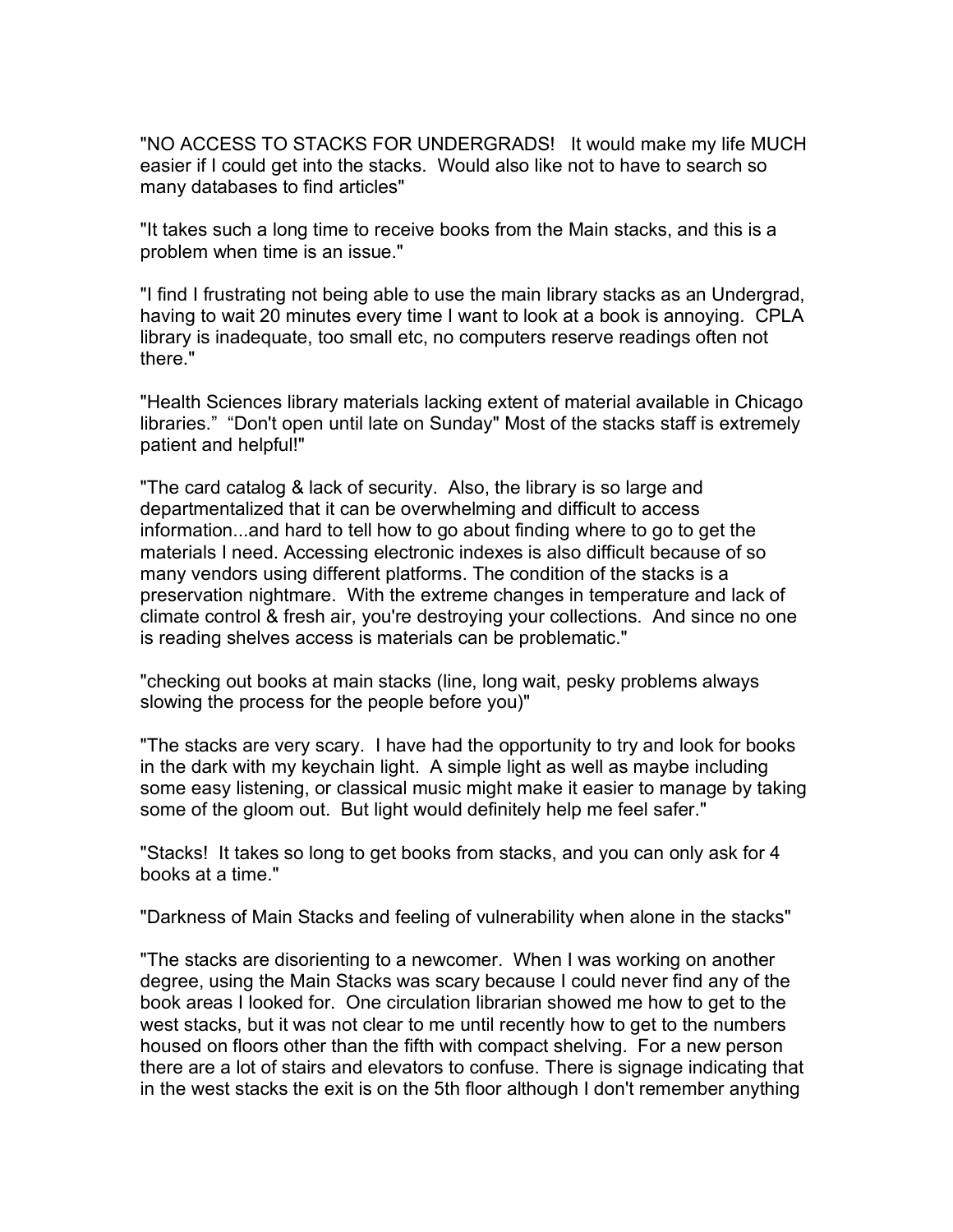strongly indicating that to get to other west stacks floors one must go into the 5th floor stacks and use the stairs/elevator there."

"close to early on the weekends and the stacks take too long to get books, we're all college students here, let us get them ourselves. We can't be stupid or we wouldn't be at this school."

"The large collection of print resources (the stacks are great!)."

"the stacks system; difficulty of using the telnet system"

"Main stacks can be creepy, since it often seems as though no one else is in there and it's dimly-lit"

"the libraries are FAR away from each other...( I don't have a car). It takes forever to get books from the main stacks, (I'm here filling out this survey while waiting for one book, and I've already checked out cnn.com, and msnbc.com....still waiting for my book, wasted a good hour coming here from the law library (they lost the bound journal) to here and I still don't have my iournal...."

"Sometimes you find something in the catalog, go to the stacks to get it and the book is not there although the catalog says it is available."

"Lack of printers in the stacks and the fact that their budget was cut while the Football team gets all the money it needs."

"walking around in the darker areas in the stacks"

"The Main Stacks are very frustrating. There has got to be an easier way to organize books and journals for ease of the students. I never know if I am going to have luck in finding the materials I need in the stacks. Also, Interlibrary Loan could be a little quicker in getting materials to us. It would be nice if graduate students could have articles faxed to us free of charge on a regular basis if needed. I appreciate the service but can only use it for \"emergency\" situations. Finally, (and I hesitate to even complain about this) but the staff are sometimes too helpful. They help more than I would like. If they could stop helping after they have answered my questions, that would be better."

"What I like least is the spooky lighting in parts of the stacks."

"Not being able to browse the stacks, since I'm not in Champaign. (That's not the Library's fault, but I wish there were easier ways to get print resources quickly, such as articles from the on-line databases.)"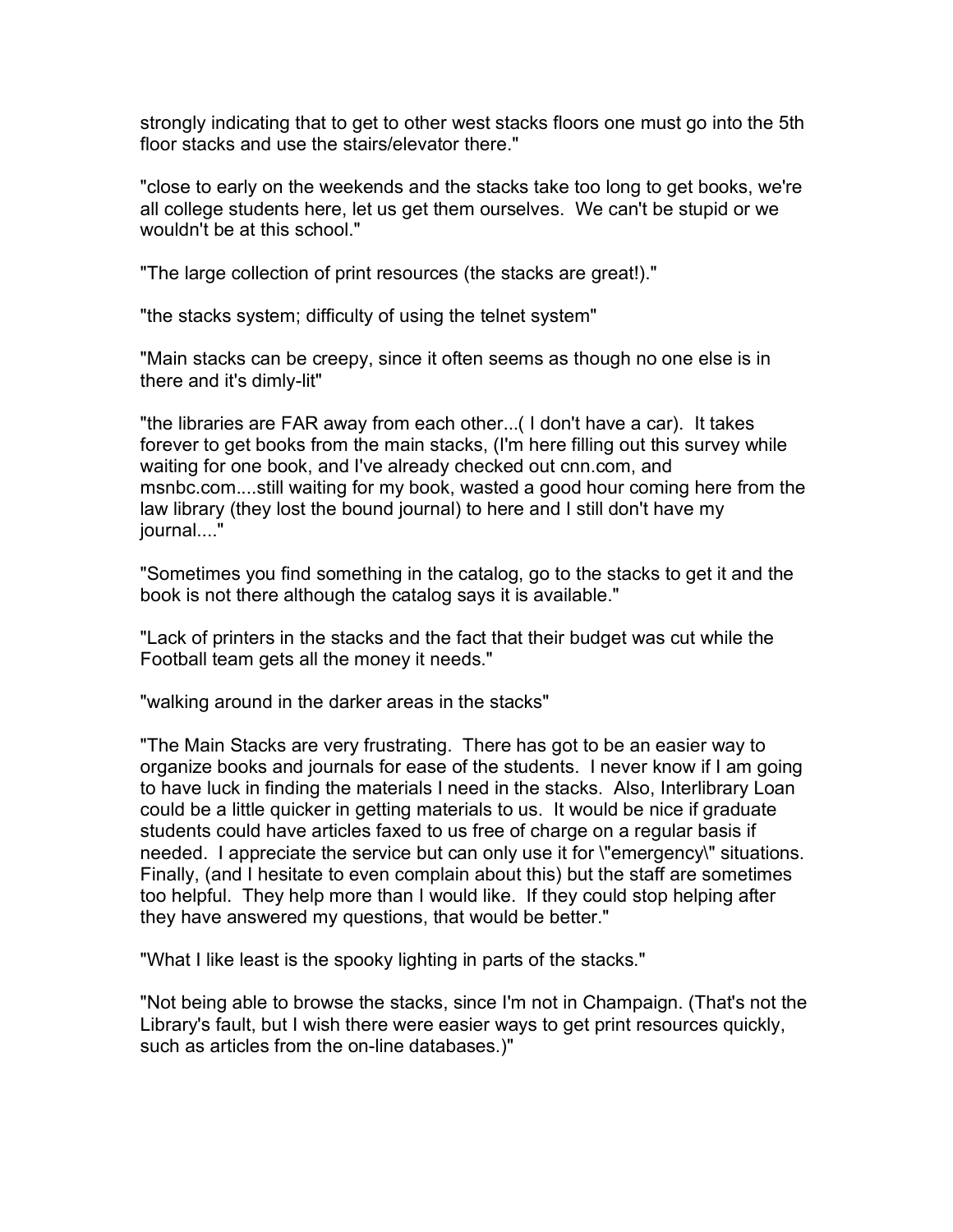"Missing materials. The hassle of getting materials from stacks. I have a pass, but before then it was an inconvenience."

"I don't like the lines at the main stacks."

"The East stacks environment is hostile to books and humans alike. The arrangement of the reference section of the Art and Architecture Library is incredibly frustrating. DRA needs to be more user-friendly."

"The care of the books is rather poor. If one looks close enough or in the right sections of the main stacks, one can find books that should belong in the Rare Book Room (i.e. VERY rare books published before 1800). Also, the temperature and humidity conditions in the stacks does not help the conservation of the books (or the students & faculty that have to work in there for long hours, I might add)."

"1) electronic card catalogue is difficult to use

2) shelving is not well done (things should be there but aren't, etc. I once returned a book, was told I didn't and charged a huge fine, and then found the book in the stacks myself.)"

"Add value to card machines not very accessible; stacks are outdated"

"The heat in Stacks must be bad for books; it is certainly bad to work in. But this is O & M's doing, I imagine, not the Library's. There are thousands of books sitting in rough sort and on the mending shelves! There are hundreds lying in aisles throughout Stacks. Priority One, in my opinion, should be making available the excellent collection here; then adding to it. Why is UI-Chicago so stingy with lending periods? N.B. again: Wherever I checked 'N/A,' the machine gave you a 5."

"I find it extremely hard to find books. Once I find one I don't know if I could even use it and I have to run all over campus, or wait a half hour at the main stacks just to look at the book to see if it would be of use. I am very unhappy with that."

### **Chemistry**

"Chemistry library again:

Hours are not good enough. It opens too late and closes too early, especially on Fridays and Saturdays. A lot of grad students get here really early or leave really late. The hired help (students, some full time non-professional staff) are not knowledgable at all about

electronic resources. Microfilm/microfische collection needs some major reorganization."

"The chemistry library people complain to patrons about email. This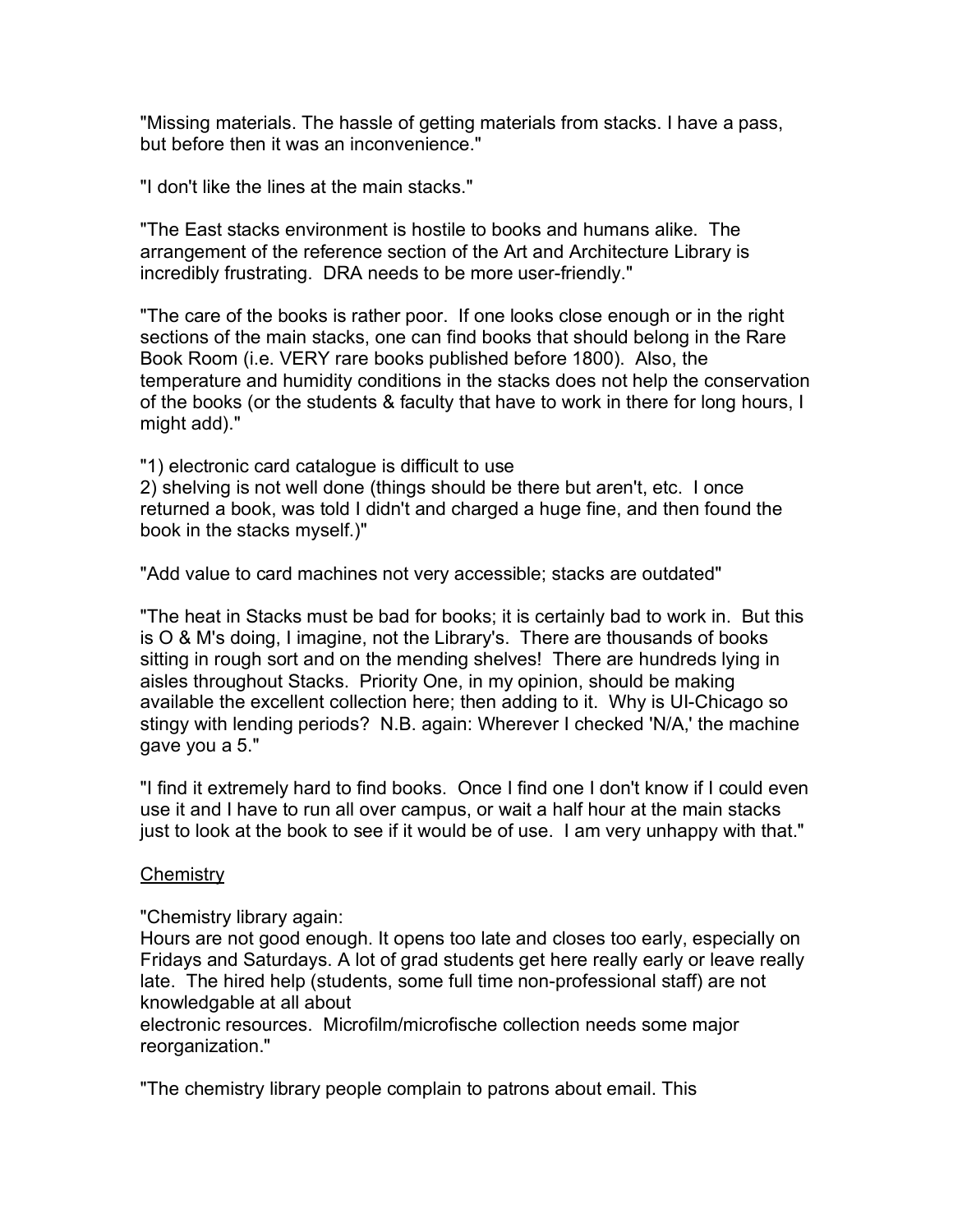is not a problem in the other libraries (Beckman, physics, Grainger) so I don't think they should make a big deal of it either. No one in the other libraries abuse the privilege so I think they should treat people like adults and let them check email if they need to."

# "Chemistry Library & staff"

### **Circulation**

"Discourteous and/or incompetent staff at Circulation. Dark and crowded East stacks; permanent piles of books on the floor; Need to haul piles of books halfway around the building to copy them. Loan periods substantially less than comparable institutions; New 9-renewal limit for faculty (hello? can we remember what \"research institution"

"Enormous waste of money in poorly selected collection in Undergrad, including many overly specialized works (for the Undergrad) and no visible means for faculty input or advice. Difficulty of identifying databases on web. Slow startup in online system (it should begin with access to the circulation system) and nonintuitive set up.

"Enormous waste of money in poorly selected collection in Undergrad, including many overly specialized works (for the Undergrad) and no visible means for faculty input or advice. Difficulty of identifying databases on web. Slow startup in online system (it should begin with access to the circulation system) and nonintuitive set up.

"staff in main library (circulation desk) is often slow and not helpful. the web interface is virtually useless to researchers as it is. journals are often lost & misshelved. it's rare that I actually find a journal article I'm looking for in the main library."

"The stacks are disorienting to a newcomer. When I was working on another degree, using the Main Stacks was scary because I could never find any of the book areas I looked for. One circulation librarian showed me how to get to the west stacks, but it was not clear to me until recently how to get to the numbers housed on floors other than

the fifth with compact shelving. For a new person there are a lot of stairs and elevators to confuse. There is signage indicating that in the west stacks the exit is on the 5th floor although I don't remember anything strongly indicating that to get to other west stacks floors one must go into the 5th floor stacks and use the stairs/elevator there."

-the staff is often unfriendly

-the books are out of place or it takes months for a book to get back on the shelf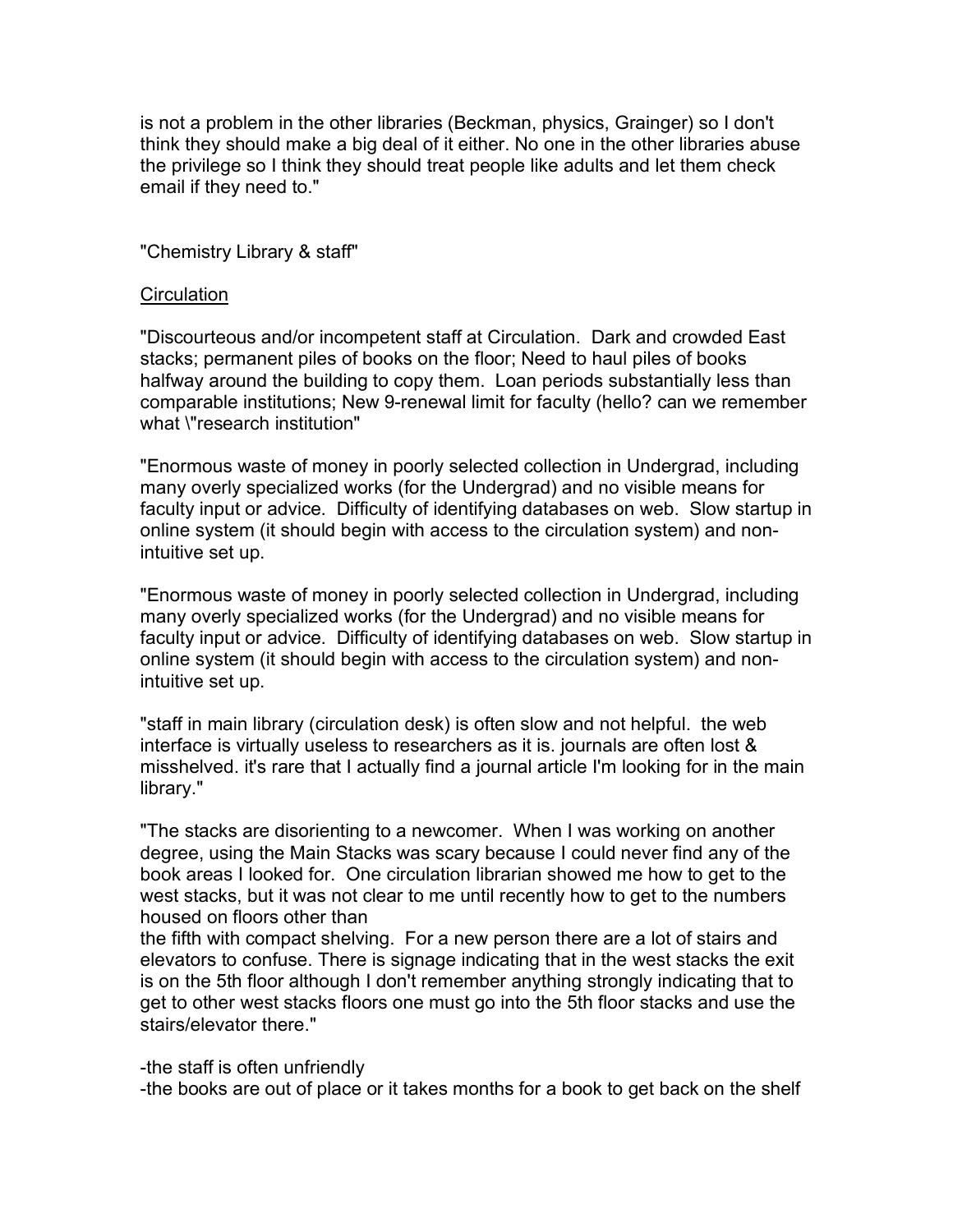-the CIRCULATION DESK people are very mean. -undergraduates should have stax passes if they want them -interlibrary loan often takes months to get the right info"

"I've had several unpleasant experiences with circulation student assistants (rude, incompetent), and I used to work as a circ student in the Undergrad!

"1.students at circulation desk with very limited knowledge of the search systems and poor attitude (not very helpful) - this is in direct contrast to the qualified librarians.

2. lots of difficulty locating journals with the Illinet system."

"the non-student employees (especially at the circulation desk) are seldom helpful, usually annoying, and weird. Also, the weirdo (read: not sane, perverted, mentally ill, etc.) townies who come into the library to use the computers to chat, look up porn, screw around, etc. need to be dealt with NOW."

"I've had several unpleasant experiences with circulation student assistants (rude, incompetent), and I used to work as a circ student in the Undergrad!

"Often, library hours are dismal in the summer months or in the breaks because undergraduates do not need the library then. But, graduate students don't take summer vacations, and it's frustrating not to be able to use the library. Circulation staff, especially work study students, are sometimes unsure of answers or don't know what they are doing I don't mind this, if they are willing to ask one of their colleagues for help, but I don't appreciate it when they follow wrong procedures rather than admit their lack of knowledge. Finally, I realize the new system is here to stay, but graduate students (and I presume faculty) often need as many as 50 books at a time, and it's a significant time imposition to keep track of due dates."

"Checking books out of the main stack always takes too long; the circulation desk seems very slow."

"Inconvenience of departmental library system; bookstacks are confusing and somewhat unsafe; circulation personell are generally not very courteous; can we please get some more copiers that REDUCE!"

"The lack of assistance and careless attitude at the main circulation desk."

"It often takes a really long time to get your materials at the circulation desk. Maybe if there were more than one employee working either the west wing or the east wing it would make it service a lot quicker."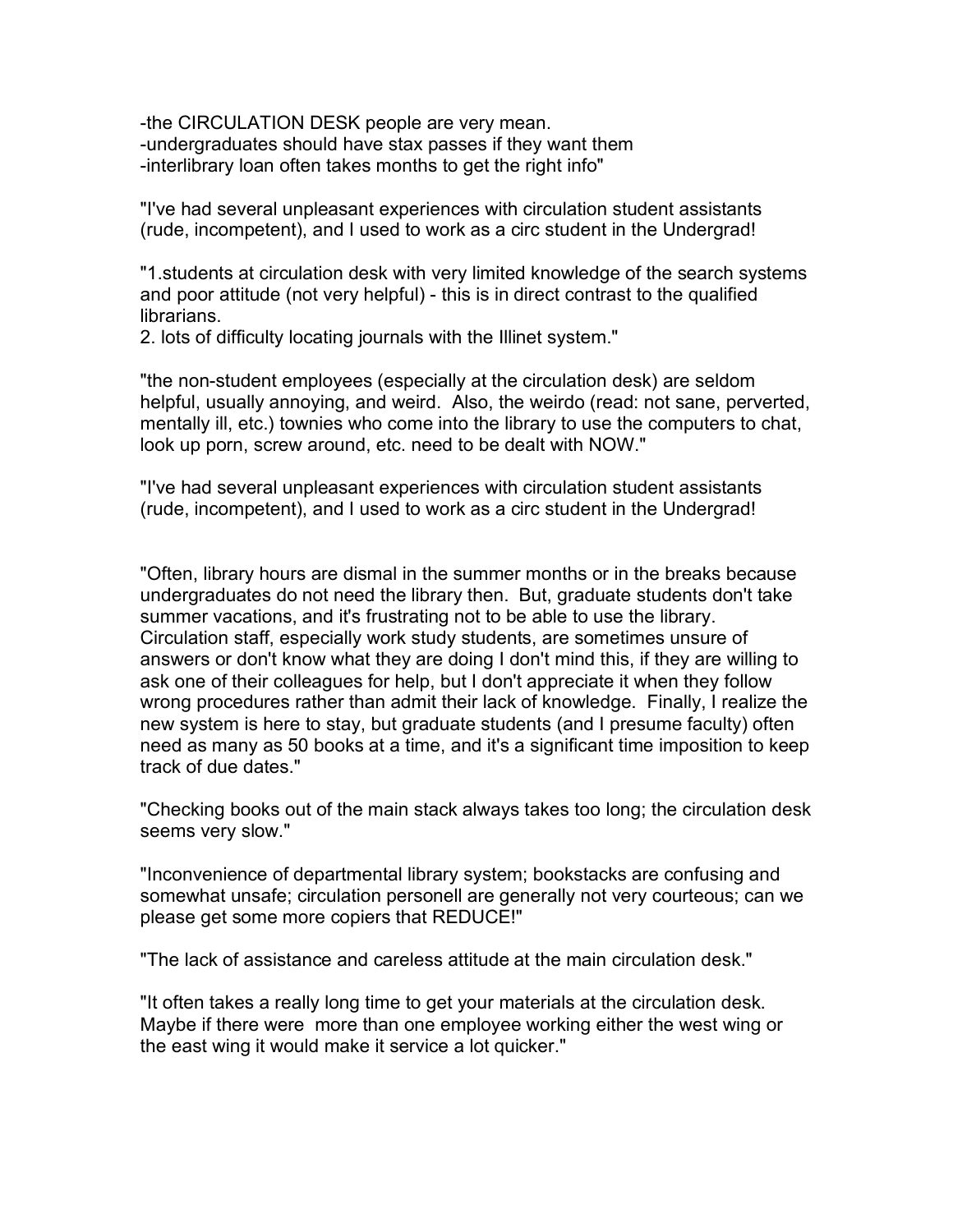"it's a real pain to have the health sciences collection on a different system. there's also one woman at the circulation desk that has made my life hell on several occasions (short, fat, ugly, miserable). finally, interlibrary loan is kind of slow and haphazard, poorly organized."

### **Classics Library**

"I don't like the inaccuracy and incompleteness of the online catalog. I don't like that periodical subscription has lapsed. Collections should be shelved together. More effort should be spent on preserving and repairing books. The Classics library should be expanded."

"I really hate that I can't find regular, everyday books to read, even some classics...i.e. The Joy Luck Club, Midnight in the Garden of Good and Evil, etc, etc...I can never find any of them on campus and it sucks."

### Commerce Library

"I am not satisfied with the quality or the lack of reduction on the copy machines in the individual libraries. For example, two of the three copiers in the commerce library were not working properly and there is no reduction feature available on the copiers."

"Specific to the Commerce Library, there are not enough group study areas. Since much of the work being done in CBA and MBA is group oriented, this is a major downer. For example, groups practicing presentations don't have many places to go (many go to Grainger)."

Still difficult to use (even after 5 years of being here!). I have to run around to at least 5 libraries for my research (Psychology, Education & Social Sciences, Law, Labor and Industrial Relations, Commerce); this takes up considerable time. Other really great libraries, have less of an emphasis on departmental libraries and have a really great single library, e.g., UNC-Chapel Hill."

"The undergrad library is extremely loud and this makes it difficult to study as is the Commerce library. Also, I think it is ridiculous that the library hours are so limited on a college campus. Many other campuses have 24 hour libraries."

"The lack of group study rooms in Commerce. This is especially irritating after you have been up to Grainger."

"The weight for help in the commerce library"

Education and Social Science Library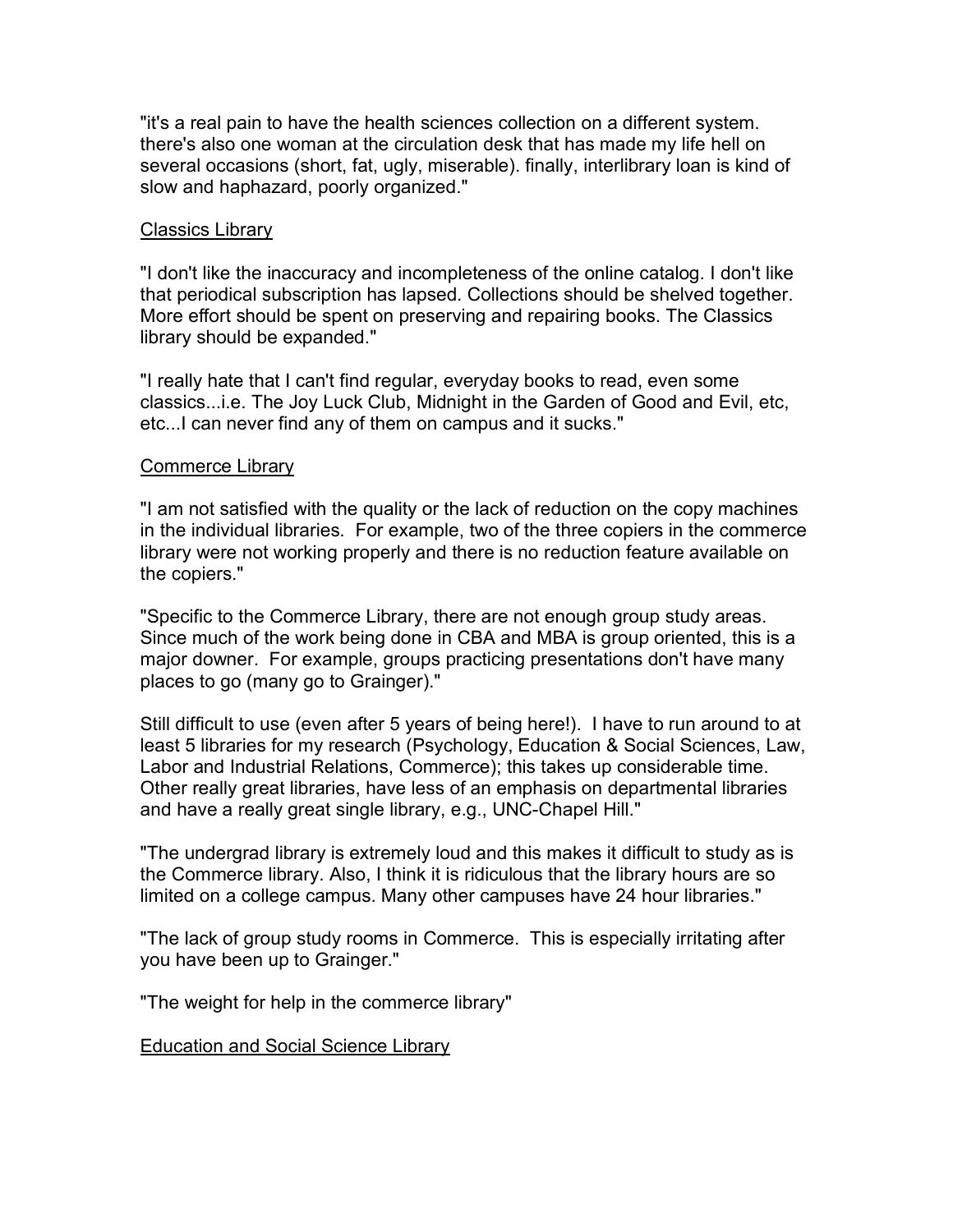"I don't like the web page. I have trouble deciding which menu what I need might be under, and when I do find it, sometimes it isn't exactly what I need. Also, many of the departmental libraries have terrible web pages with almost no information on them at all. However, the Education and Social Sciences library has a WONDERFUL page with many resources, in fact, I like their page better than the university page."

"I don't like that there are so few copiers in some libraries. Waits for the copier can get kind of long in the education library."

"Books in the education library could be more current. A machine for microfiche that takes a copy card!!!!!"

"Still difficult to use (even after 5 years of being here!). I have to run around to at least 5 libraries for my research (Psychology, Education & Social Sciences, Law, Labor and Industrial Relations, Commerce); this takes up considerable time. Other really great libraries, have less of an emphasis on departmental libraries and have a really great single library, e.g., UNC-Chapel Hill."

"i question the organization of the individual libraries. sometimes materials are not where i think they should be (ie, psychology journals are found in the education library). the stacks sometimes take to long or i am forgotten completely."

"The amount of time interlibrary loan takes and the organization of certain journals. For example, many child and family journals that belong in the Social Sciences library are in the Agriculture Library."

# English Library

"Sometimes it seems that there's a very serious morale problem w/the staff, and a serious tension between library staff/faculty and teaching faculty from the university at large. There are specific libraries where the staff sometimes has a really horrible attitude toward patrons and a very negative attitude about their own work and the possibilities for their unit (e.g. English, and before the current director, Rare Books). Since library faculty has to publish to get tenure the same way that faculty in other depts. has to, I think it's ridiculous that they have to perform staff duties at the library 40 hrs. per week. When do they have time to do research or serve students and faculty?"

# Geological Survey

"I feel the library hours for ACES, Geology, and Geological Survey should be longer."

# Geology Library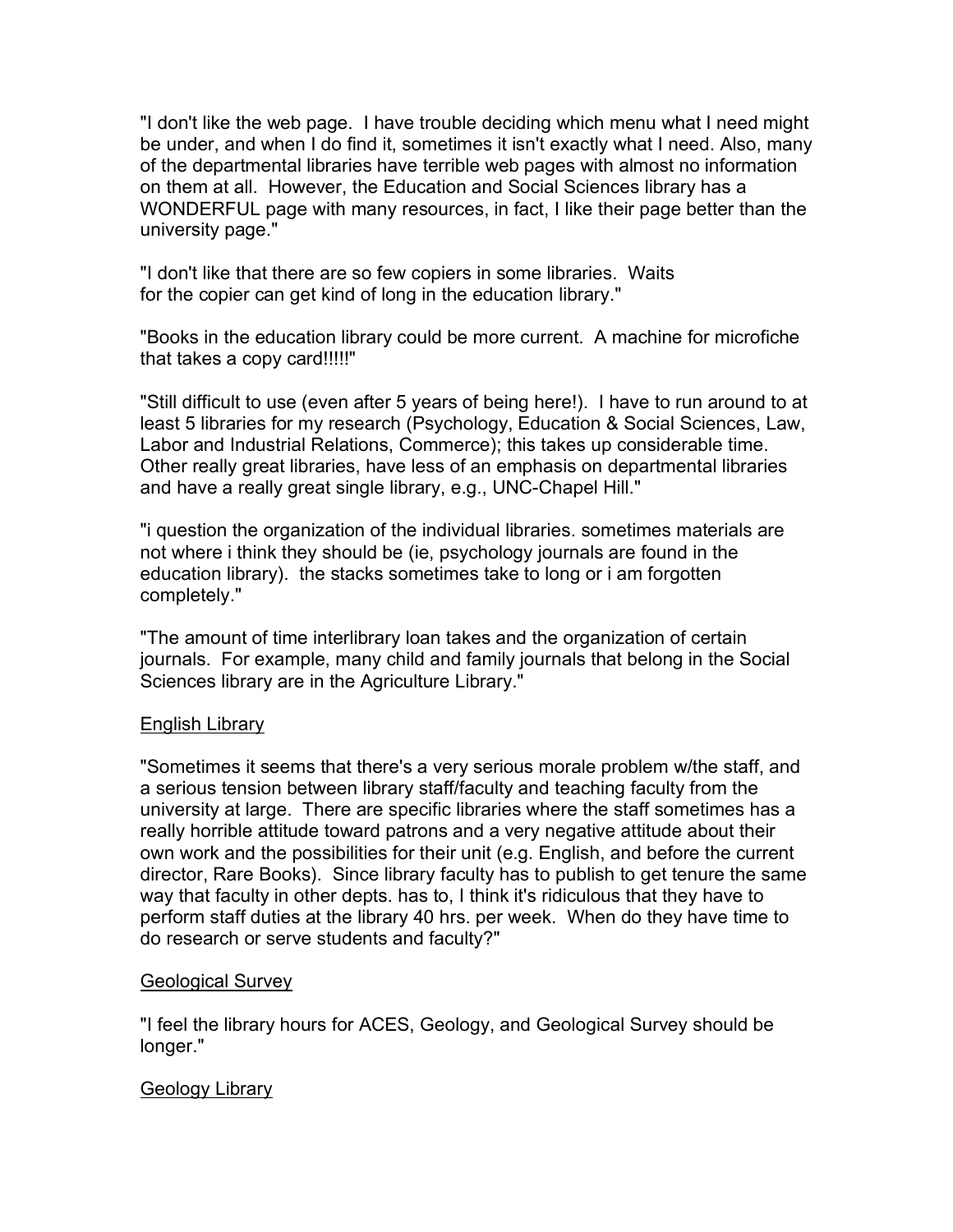"The lack of consistency in journal holdings reporting online and on paper. The American Journal of Science, for example, is on the shelves in Geology, but there's nothing online or in the library itself to tell anyone."

"Discontinuing journals due to lack of funds. Spend less money on computer equipment that will quickly grow out of date and maintain the long-term research capabilities of the university. Also, it would be good if older copies of journals are still available on the shelves. For example, I need articles from \"Science\" from before 1980, but they are not available at the two libraries I have looked (Physics/Astronomy, and Geology). I assume that these journals exist, but where have they gone?"

"I feel the library hours for ACES, Geology, and Geological Survey should be longer."

### Government Documents Library

"The occasional paper jam with the dot matrix printers in the Documents library and the slowness in reshelving some periodicals are my only two criticisms."

"Searching for government documents can be difficult, especially GAO stuff. Is there a way to shelve them better? I also find the telnet search system annoying. I tend to want to hit 'n' for next and 'p' for previous rather than control and the letter. I just don't like the telnet search system in general, it seems more complicated steps-wise than it needs to be."

"Many library personnel are either not very knowledgeable or rude to the patrons. I once need to find a governmental document. I ask the librarian for help, but he didn't know how to find it. I have been to the newspaper library at least twice on Sundays between 12-1 and it is not open."

"We have to wait so much time to get books from the government stacks. Also, it is hard to get books from different libraries. We wast most of the time on walking between libtaries, sometimes need to take bus. Addtional, we can't use the computers in Grainger library if we are not in College of Engineering. Since Grainger is open to all the students, we should have access to use the computers there."

### Grainger Engineering Library

"Grainger or the Undergrad need to extend their hours."

"idiots at the [Grainger] reference desk who know nothing about the collection and are incompetent in general; inconsistent use of Dewey decimal system the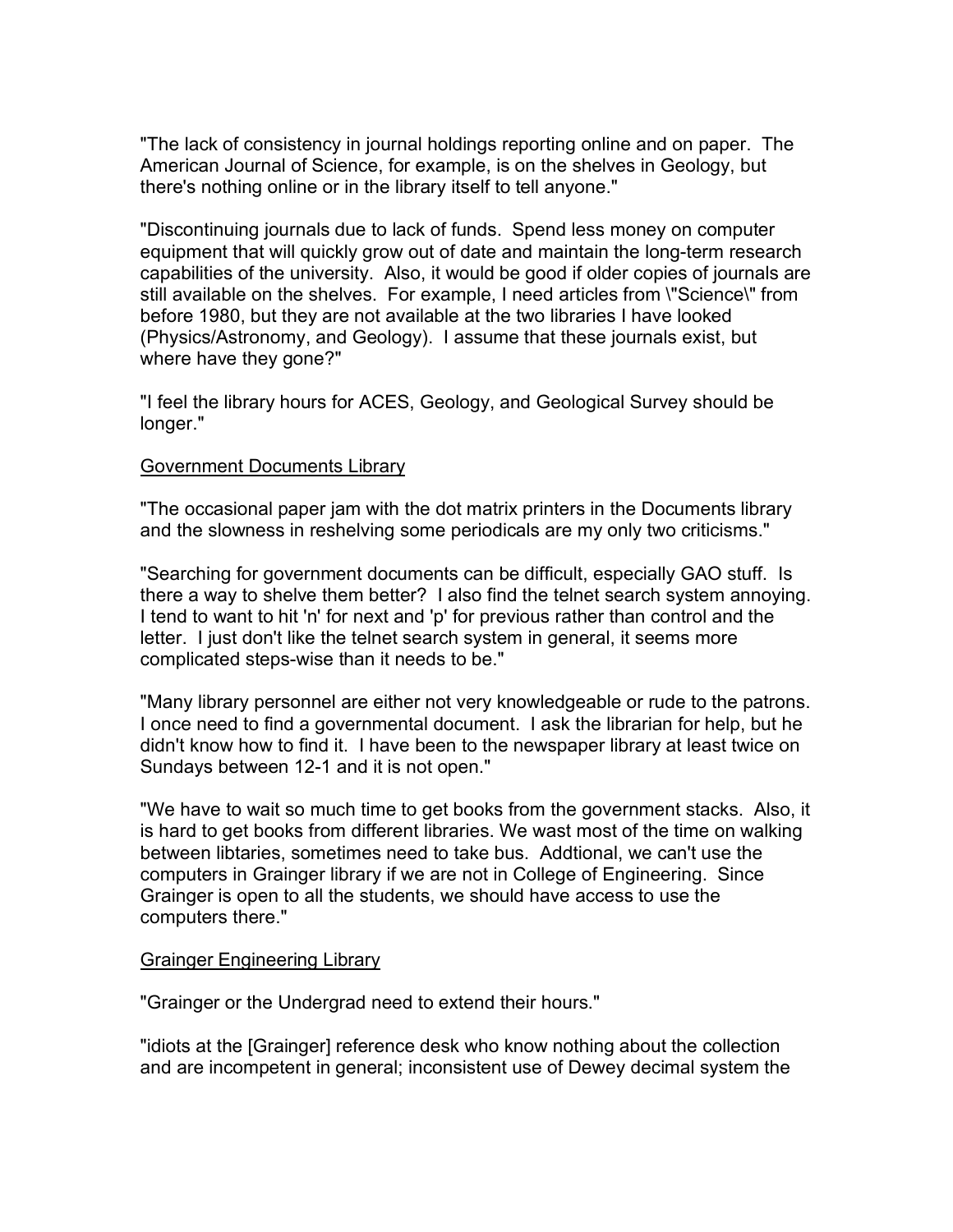layout of books at Grainger is horrible! Grainger is just one big loud study hall. Did I mention loud? Responses to this survey can only be 750 characters long."

The Staff. Reference help at grainger is terrible.

"The inability or total disregard of library staff etc., to keep the libraries noise free. Most specifically Grainger. To many people come to Grainger to socialize. No kidding. Last year, I loved studying there now all sorts of creatures crawl out from under rocks to go there open a book and just talk."

"I would like to see Grainger open 24 hours a day, or at least with a more extended schedule."

"I was trying to get a hold of a paper copy of a large report that Grainger had on microfiche, but the \"consortium policy\" would not let me get it from another library. I think it is absurd that I had to read 270 pages on a microfiche reader because they refused to send something that we \"already had a copy of\."

"Grainger Library needs to be open earlier on weekends, and maybe later if possible"

"The Biology library is a disgrace. The field of science should be state of the art with incredible technology available. I don't know if all of the graduates are greedy or what the problem is, but I think the Biology library should try to parallel Grainger as far as interior is concerned. If I ever make a bundle of money in the future, I have promised myself that I would renovate this biology library. It's just hot, stuffy, and not very conducive to studying."

"The study areas have poor lighting. Many have fixtures but lack lightbulbs, especially at Grainger. These need to be maintained. Getting on to the web page is often difficult to impossible during the day."

"The fact that Grainger is the only library open on Friday and Saturday night is irritating for someone who has class and work all day Friday and requires library materials to do coursework."

- 1) The Staff. Reference help at grainger is terrible.
- 2) The physics library is dirty, cramped, and it is hard to find ANYTHING.
- 3) The Staff. Impatient, ignorant, bored undergrads provide no help when looking for reserve materials that are missing, books that are missing (which are a LOT), etc.

4) the web journal article search (inspec/compendex/etc) is very UNRELIABLE!! I have often found articles on exact subjects that the keyword/title/etc. search missed completely. I don't know if there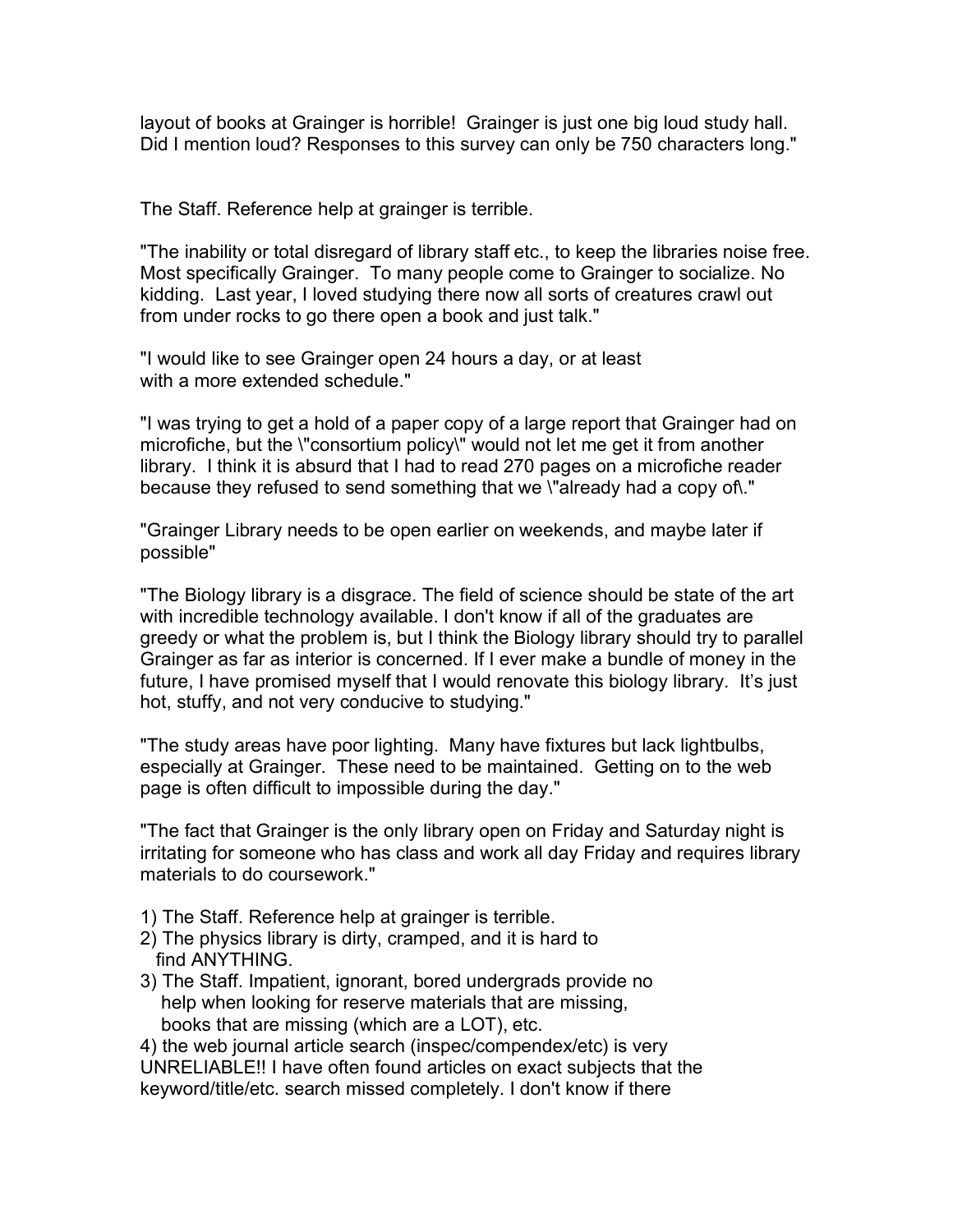is anything the U of I can do about that. 5) many of us need to look up older articles. Why is it so hard to get to the mystery page that has the call numbers on it? Making this all clearer would help immensely. An index with"

"idiots at the reference desk who know nothing about the collection and are incompetent in general; inconsistent use of Dewey decimal system the layout of books at Grainger is horrible! Grainger is just one big loud study hall. Did I mention loud? Responses to this survey can only be 750 characters long."

"When computers have problems in Grainger Engineering Library, it seems to take quite a while for someone to restart them."

"The chemistry library people complain to patrons about email. This is not a problem in the other libraries (Beckman, physics, Grainger) so I don't think they should make a big deal of it either. No one in the other libraries abuse the privilege so I think they should treat people like adults and let them check email if they need to."

"The somewhat early closing time, though I realize it is not economic to stay open twenty-four hours. Some facilities are in better condition than others, also (compare the Undergrad with Grainger). Also, occasionally I have run into the odd unhelpful/rude employee."

"Specific to the Commerce Library, there are not enough group study areas. Since much of the work being done in CBA and MBA is group oriented, this is a major downer. For example, groups practicing presentations don't have many places to go (many go to Grainger)."

"Grainger doesn't open on Sunday morning."

"It'd be nice if there was an eating area in Grainger....Also, I once got LOCKED IN THE ASIAN LIBRARY!!!! Kind of scary, maybe someone should make an announcement before locking people in there OVERNIGHT (luckily I found an elevator to get out)"

"Having Grainger open at 1:00 on Sundays is the most irksome and inconvenient thing in the entire system. It would be great if Grainger were open from the early morning to late at night on the weekend"

"With a few exceptions (biology, health sciences) the libraries are unfriendly to people wishing to log onto Email accounts. Your survey questions 1.1 asks about email to contact Library staff, but all the computers in the Undergrad & Grainger have rude signs yelling \"NO EMAIL.\" We need Email to contact professors and library personnel. Please, provide Email stations."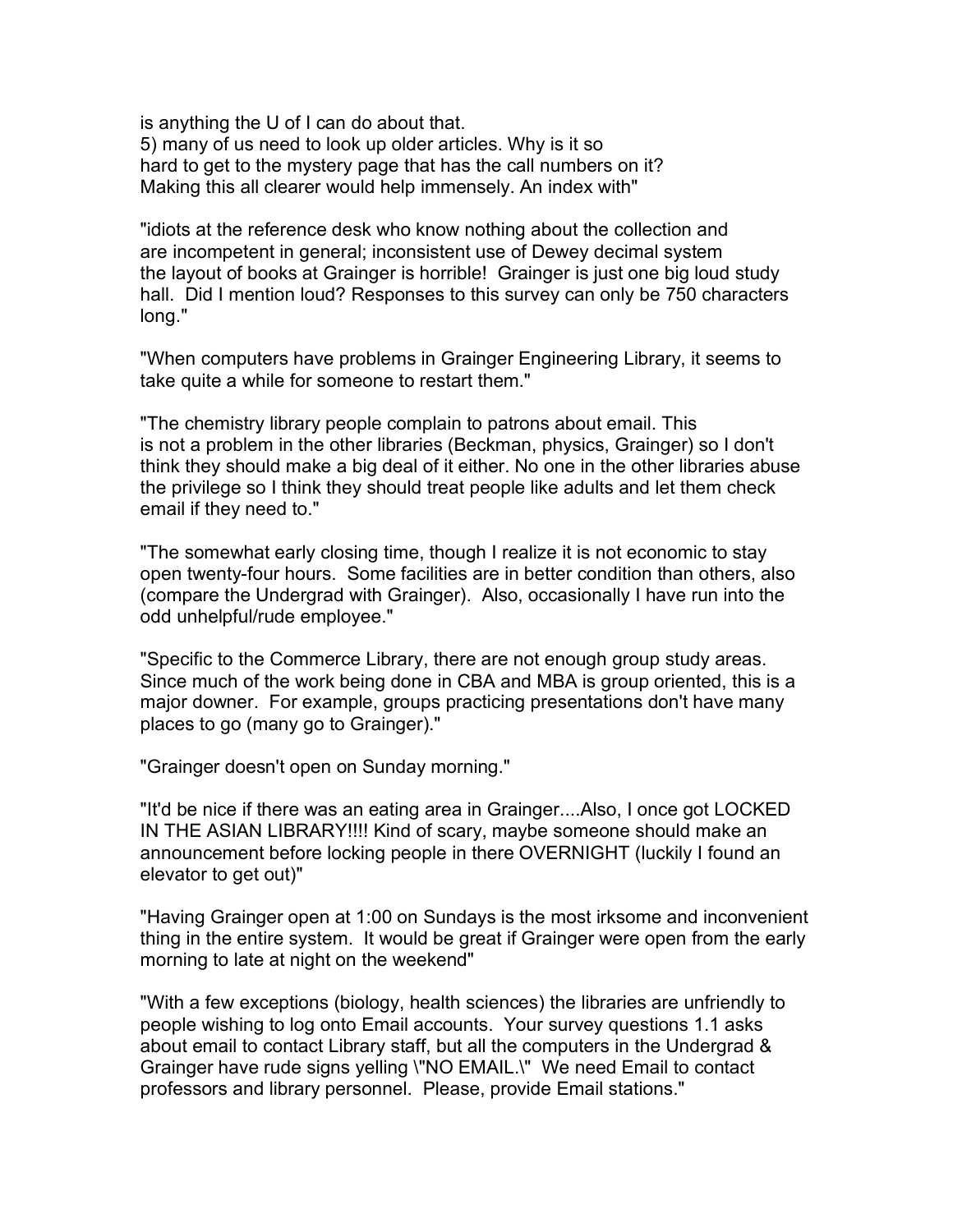"I don't like how Grainger opens not until 1 on Sundays"

"Sometimes I'd like the library, especially Grainger, to be open later during the weekends but I understand that every body need a time off so it's really no big deal. If I must get something done I'll do it when you're open"

"We have to wait so much time to get books from the government stacks. Also, it is hard to get books from different libraries. We wast most of the time on walking between libtaries, sometimes need to take bus. Addtional, we can't use the computers in Grainger library if we are not in College of Engineering. Since Grainger is open to all the students, we should have access to use the computers there."

"The lights at the study places in Grainger don't always work. . .but not open late enough"

"Too many non-engineers come to Grainger and take up all the room. They talk loudly and should go to there own departmental library. Also, there are never enough lightbulbs at grainger, especially on the second floor!"

"AT the undergraduate: need new, Comfortable chairs and tables. Grainger is much more comfortable, I avoid studying at the undergrad b/c it is so uncomfortable"

"When searching for recent articles and books, the search results requires more work and time consuming research in order to narrow down to the recent materials." "More group study rooms (at Grainger)."

"Too little new engineering books on campus library such as Grainger."

"The lack of late hours and grainger"

"I would like a more comfortable atmosphere in the Graduate Library. Grainger Library is perfect!!!! Perhaps the Graduate Library can use a face lift."

"Grainger or the Undergrad need to extend their hours."

"The inability or total disregard of library staff etc., to keep the libraries noise free. Most specifically Grainger. To many people come to Grainger to socialize. No kidding. Last year, I loved studying there now all sorts of creatures crawl out from under rocks to go there open a book and just talk."

"I would like to see Grainger open 24 hours a day, or at least with a more extended schedule."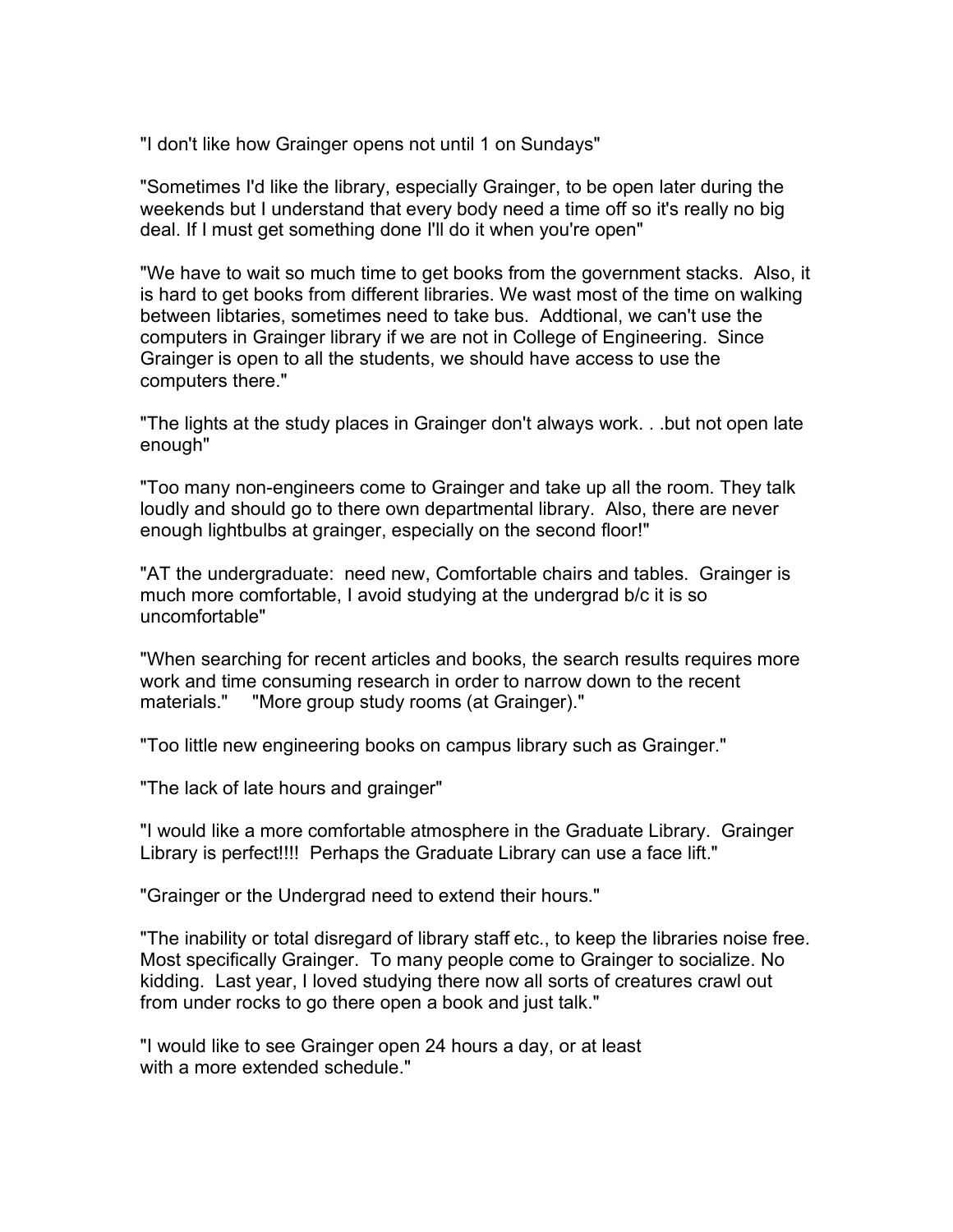"It'd be nice if there was an eating area in Grainger....Also, I once got LOCKED IN THE ASIAN LIBRARY!!!! Kind of scary, maybe someone should make an announcement before locking people in there OVERNIGHT (luckily I found an elevator to get out)"

"I was trying to get a hold of a paper copy of a large report that Grainger had on microfiche, but the \"consortium policy\" would not let me get it from another library. I think it is absurd that I had to read 270 pages on a microfiche reader because they refused to send something that we \"already had a copy of\."

"No enough engineering books in the library collections. Have to borrow 60% of my books for research from other libraries. The subject I am looking for is adaptive system control (ECE books)"

"The fine should be more lenient for books that are late only for 1 or 2 days. And the separation between math & engineering library is incovenient since math is very important for engineering."

### Graphic Services

"The Graphic/Copy Services Center in the Undergrad is TERRIBLE. It is much too expensive and the employees are very slow. I have gotten copies there several times and they never come out good. It is a nice idea to have a copy center there but the service is awful"

"Running around to departmental libraries can make me crazy. I HATE HATE HATE the new printing policy. Undergrad is hotter than hell."

"Printing cost"

"The cost of printing and the fact that we can't check out magazines"

"The main library is a depressing place to have to study. It needs to be remodeled. You need more individual study areas (cubicles) and a snack lounge. And you need copiers at the main library that will take the gold cards that are provided by print services (like the libraries at the north end of campus will do)."

"Excessive printing fees, long wait to get books from stacks"

"The staff is uninviting to. many extra costs that I don't know about... like printing"

"For a \"starving college student,\" I dislike the cost of printing. It is also sometimes hard to find articles, but maybe I just don't know what I am doing."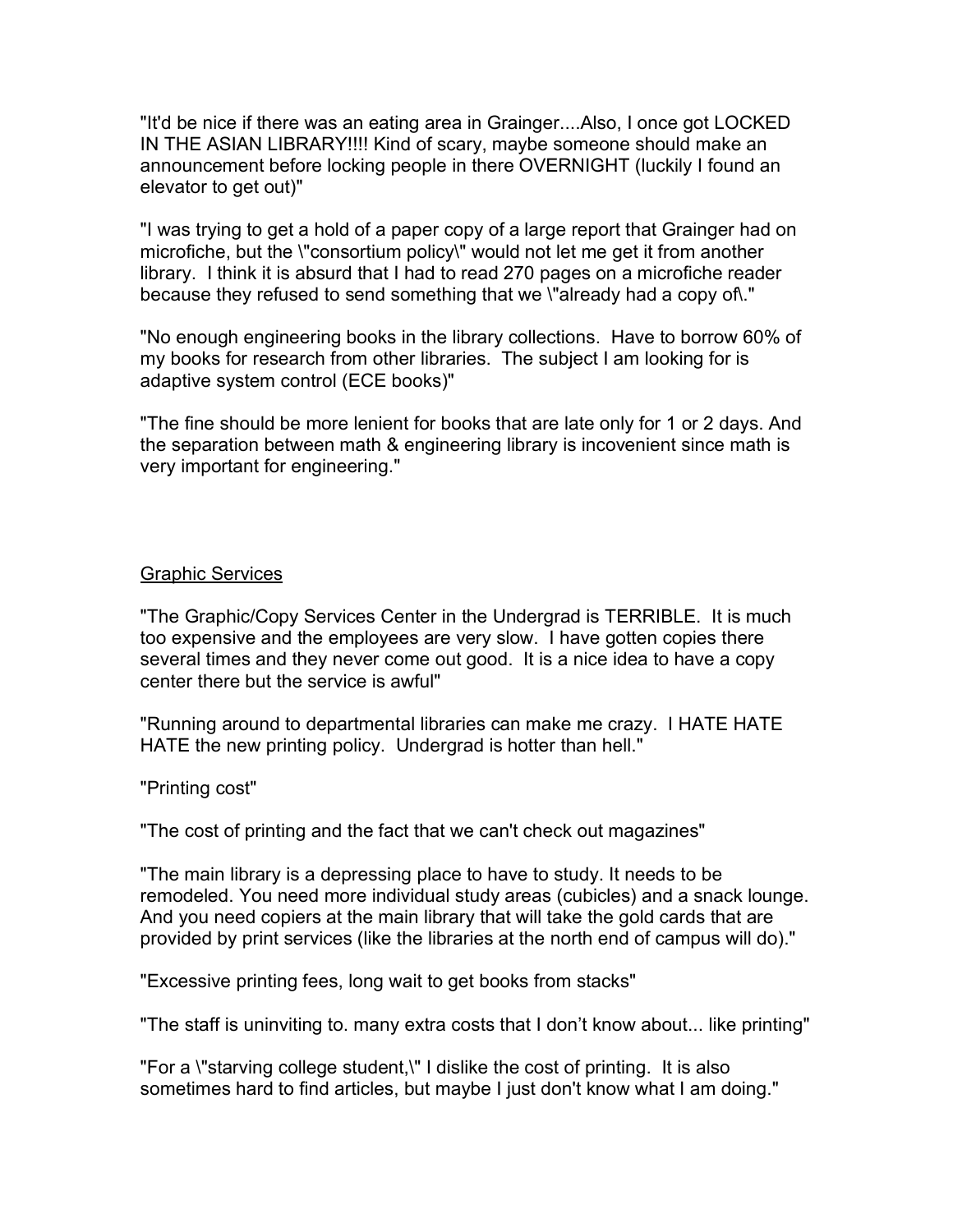### Health Sciences Library

"Health Sciences library materials lacking extent of material available in Chicago libraries." "Don't open until late on Sunday" Most of the stacks staff is extremely patient and helpful!"

"The hours in the Health Sciences Library are not adequate for medical students and the study space is extremely limited and scarce. Medical students definitely require longer library hours and more study space!"

"With a few exceptions (biology, health sciences) the libraries are unfriendly to people wishing to log onto Email accounts. Your survey questions 1.1 asks about email to contact Library staff, but all the computers in the Undergrad & Grainger have rude signs yelling \"NO EMAIL.\" We need Email to contact professors and library personnel. Please, provide Email stations."

"it's a real pain to have the health sciences collection on a different system. there's also one woman at the circulation desk that has made my life hell on several occasions (short, fat, ugly, miserable). finally, interlibrary loan is kind of slow and haphazard, poorly organized."

### Illinois Historical Survey

"Some of the smaller libraries (i.e. Illinois History Survey and Reference) either close too early or their staff is gone for up to two hours at a time."

### Interlibrary Loan

Interlibrary loan service." "The new gateway!"

"The main library stacks are ugly and not user friendly, they look more like what I would expect in a prison library. They also appear to be unsafe, like perhaps a firetrap. Also, the Interlibrary Loan system seems like the book is due back within days of getting the notice plus you have to pick the book up at one certain window at the main library and return it to that same window, that is very inconvenient."

"I have reached a point in my education where I frequently need books that the UIUC does not have, and so I rely on the Interlibrary Loan. Unfortunately, the loan time can be quite short and renewing the books may be impossible."

"Very long lag time between placing a request for an item and time of delivery. I once requested interlibrary loan materials early on in the semester, then got a notice in the following semester that the item is unavailable."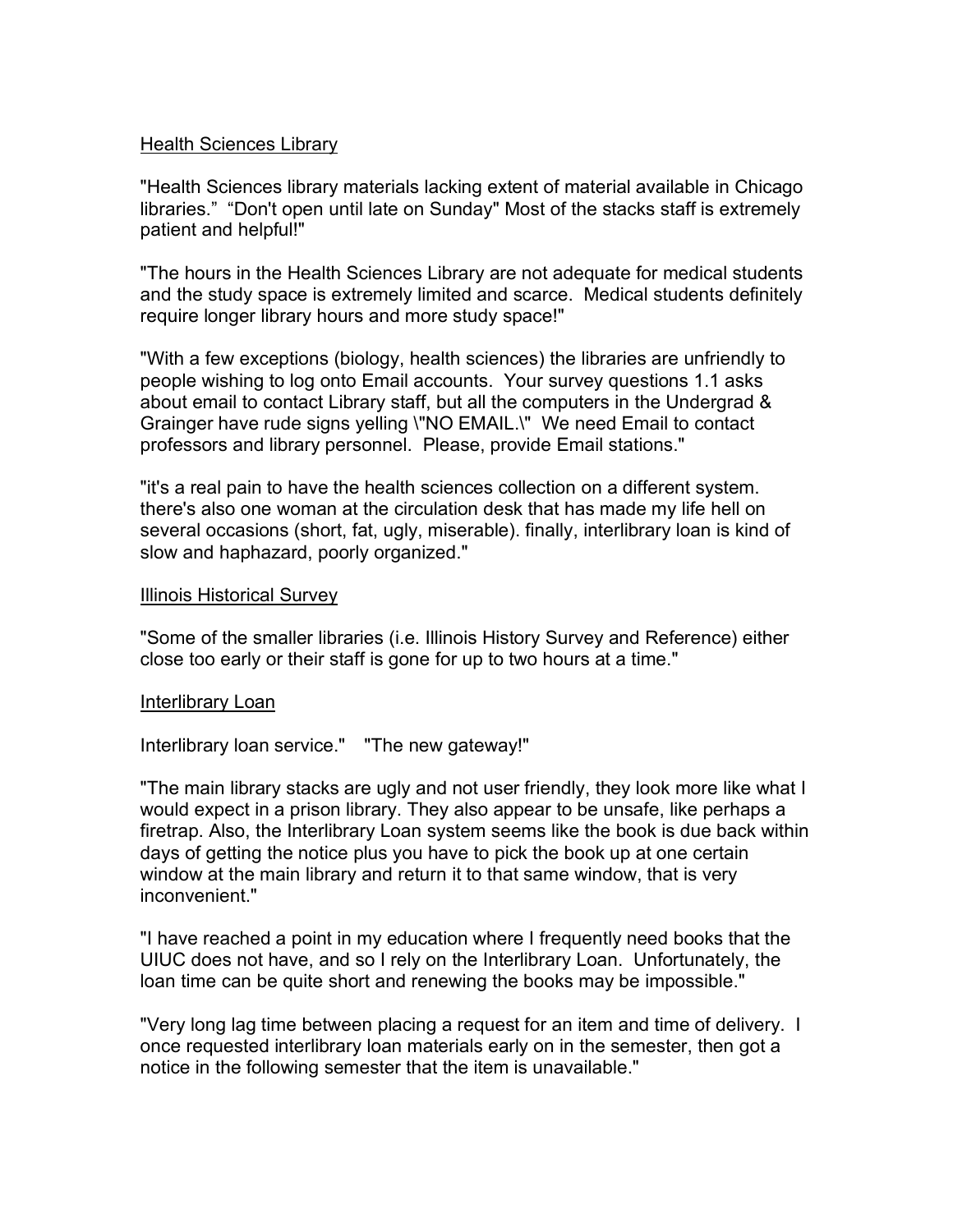"Interlibrary loan should be fortified."

"It takes too long to request books through interlibrary loan."

"A number of journals that I use frequently have been discontinued by the library. The interlibrary loan service is useful, but it would be more useful if it was quicker."

-the staff is often unfriendly

-the books are out of place or it takes months for a book to get back on the shelf -the CIRCULATION DESK people are very mean.

-undergraduates should have stax passes if they want them

-interlibrary loan often takes months to get the right info"

"I dislike the slowness of the interlibrary loan process. I dislike that many times when I am looking for an article the journals have gone to binding, and I can't access them."

"The interlibrary loan department is extremely slow in processing orders. I have waited up to TWO months for photocopies of articles. As a graduate student, I cannot afford to be waiting this long for materials. The form states that one can expect material within 2-3 weeks but this has rarely been the norm for me."

"I dislike the fact that whenever I order photocopies through interlibrary loan, I don't wind up getting the photocopies until well after the fact that I needed them (even not until the next semester)." "There really needs to be a better on-line catalog."

"The Main Stacks are very frustrating. There has got to be an easier way to organize books and journals for ease of the students. I never know if I am going to have luck in finding the materials I need in the stacks. Also, Interlibrary Loan could be a little quicker in getting materials to us. It would be nice if graduate students could have articles faxed to us free of charge on a regular basis if needed. I appreciate the service but can only use it for \"emergency\" situations. Finally, (and I hesitate to even complain about this) but the staff are sometimes too helpful. They help more than I would like. If they could stop helping after they have answered my questions, that would be better."

"(1) Video collection is very small. I have had to rely on interlibrary loans for videos and this process is very slow and some libraries will not loan their videos. (2) Some of the students who work in the libraries do not appear to have knowledge about the collections."

"Some items that I need are missing, or often checked out. Also, some materials, even significant journals or books in my field that should be at the UI Library, are not in the UI collection, so I must use interlibrary loan and wait for it to arrive."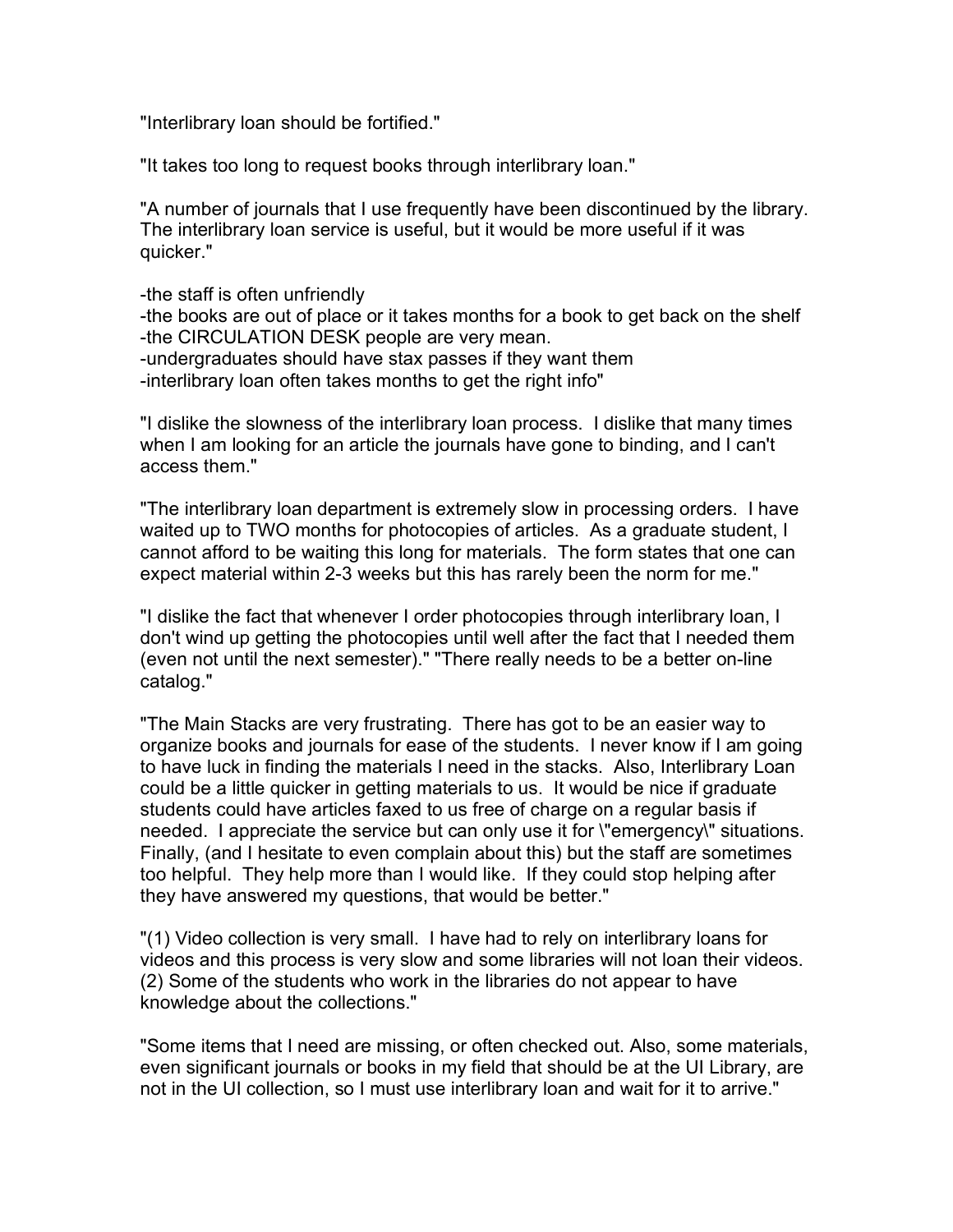"More prompt interlibrary loan service."

"inaccessibility of interlibrary loan to courtesy card holders; excessive requirements for obtaining a courtesy card; difficulty of obtaining stack access- waiting period for getting items from the main stacks; stinginess of space allocation for women's studies, Africana, and afro-Americana libraries scariness of some library spaces--4th floor hallways of main library, undergrad tunnel, some less populated stacks areas"

"Misshelving in a library of this size can become a major problem. It's a human mistake, though, and I can usually find what I need. It would also help if interlibrary loan were faster. I'm sure they have a lot to do, and maybe they need more staff. Sometimes, things arrive well after I needed them, even when I ordered them the previous semester."

"My main barrier to using it has been the process of getting there, but that's really not your fault. It's my fault for being too lazy to walk over here sometimes. And faster interlibrary loan service would be appreciated."

"1--interlibrary loan online. --was told that if my request cannot be accomodated in the time I ask (that recommended on website), request thrown out. Librarian literally told me: \"Request the latest possible date; if you can still use the material in 6 months, request 6 months\". This is ludicrous, & certainly detrimental to timely research. Understand that \"ASAP\" not acceptable, but more info than 8-digit date should be accepted, simply to say material is still wanted/needed if original time constraint cannot be met. Second- guessing library backlog should not be my worry. (I have had difficulty obtaining materials and information concerning loans in the past.)--The Illinet catologue (reasons above)."

"The Interlibrary loan system. While I am mostly pleased with the way to order materials on-line (much easier than paper requests), I have been very frustrated wit the length of time it has taken to get materials. The web page says 10-14 days for many materials and I have never gotten anything that soon -- more along the lines of 5-6 weeks."

"The amount of time interlibrary loan takes and the organization of certain journals. For example, many child and family journals that belong in the Social Sciences library are in the Agriculture Library."

"it's a real pain to have the health sciences collection on a different system. there's also one woman at the circulation desk that has made my life hell on several occasions (short, fat, ugly, miserable). finally, interlibrary loan is kind of slow and haphazard, poorly organized."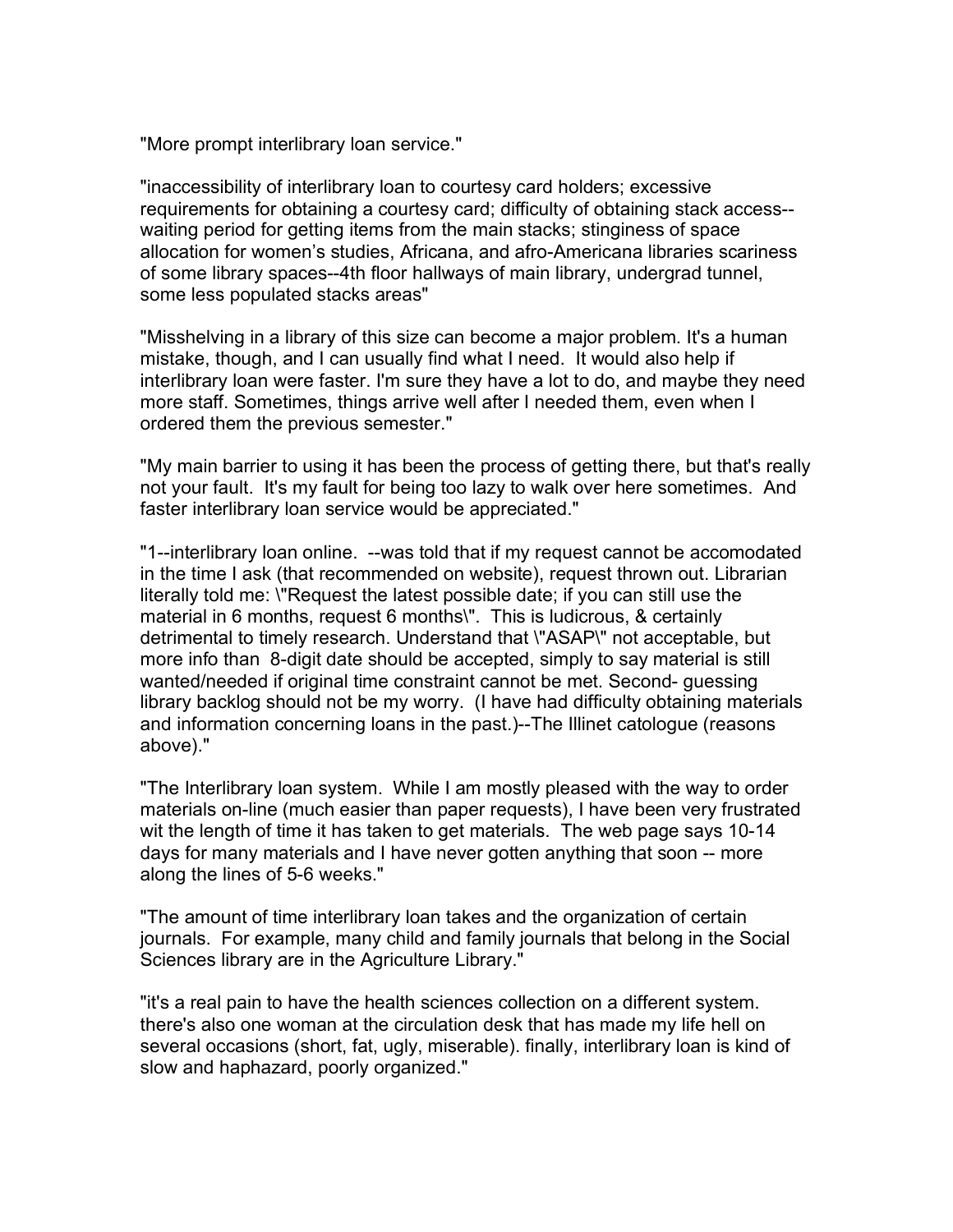### Labor and Industrial Relations

"Still difficult to use (even after 5 years of being here!). I have to run around to at least 5 libraries for my research (Psychology, Education & Social Sciences, Law, Labor and Industrial Relations, Commerce); this takes up considerable time. Other really great libraries, have less of an emphasis on departmental libraries and have a really great single library, e.g., UNC-Chapel Hill."

### Law Library

"the libraries are FAR away from each other...( I don't have a car). It takes forever to get books from the main stacks, (I'm here filling out this survey while waiting for one book, and I've already checked out cnn.com, and msnbc.com....still waiting for my book, wasted a good hour coming here from the law library (they lost the bound journal) to here and I still don't have my journal...."

"The fact that we are not stricter are not letting undergraduates into the law library. They are loud and disruptive and they just lie at the front desk check in center and say that they are here to do law research when they really just come to study and be loud. And, I wish that it was open later. Every law student studies past midnight. At my old undergraduate school even the undergraduate library was open 24 hours a day. I think all of the libraries at Illinois should change to 24 hours, or at least 1 main library and the law library should."

"The law library is not open late enough or early enough, especially on the weekends. Students need access to library materials and quiet study areas before 10am on Sunday. Other schools have 24/7 access and we should at least get decent hours. Further, some of the reference librarians are not knowledgeable or helpful in locating basic information, suggesting I try Lexis or Westlaw when I am making an effort to use the books. We also need more SQUARE tables with outlets and more carrels separated from the main area. Much too loud!!!!!!!!!!!!!

"Still difficult to use (even after 5 years of being here!). I have to run around to at least 5 libraries for my research (Psychology, Education & Social Sciences, Law, Labor and Industrial Relations, Commerce); this takes up considerable time. Other really great libraries, have less of an emphasis on departmental libraries and have a really great single library, e.g., UNC-Chapel Hill."

"Libraries spread out making it difficult to access books without a car. Difficult to find particular sources in libraries such as the Law library"

"The law library has very old computers. There are only 4 computers that access to the online system. I really think they need new computers."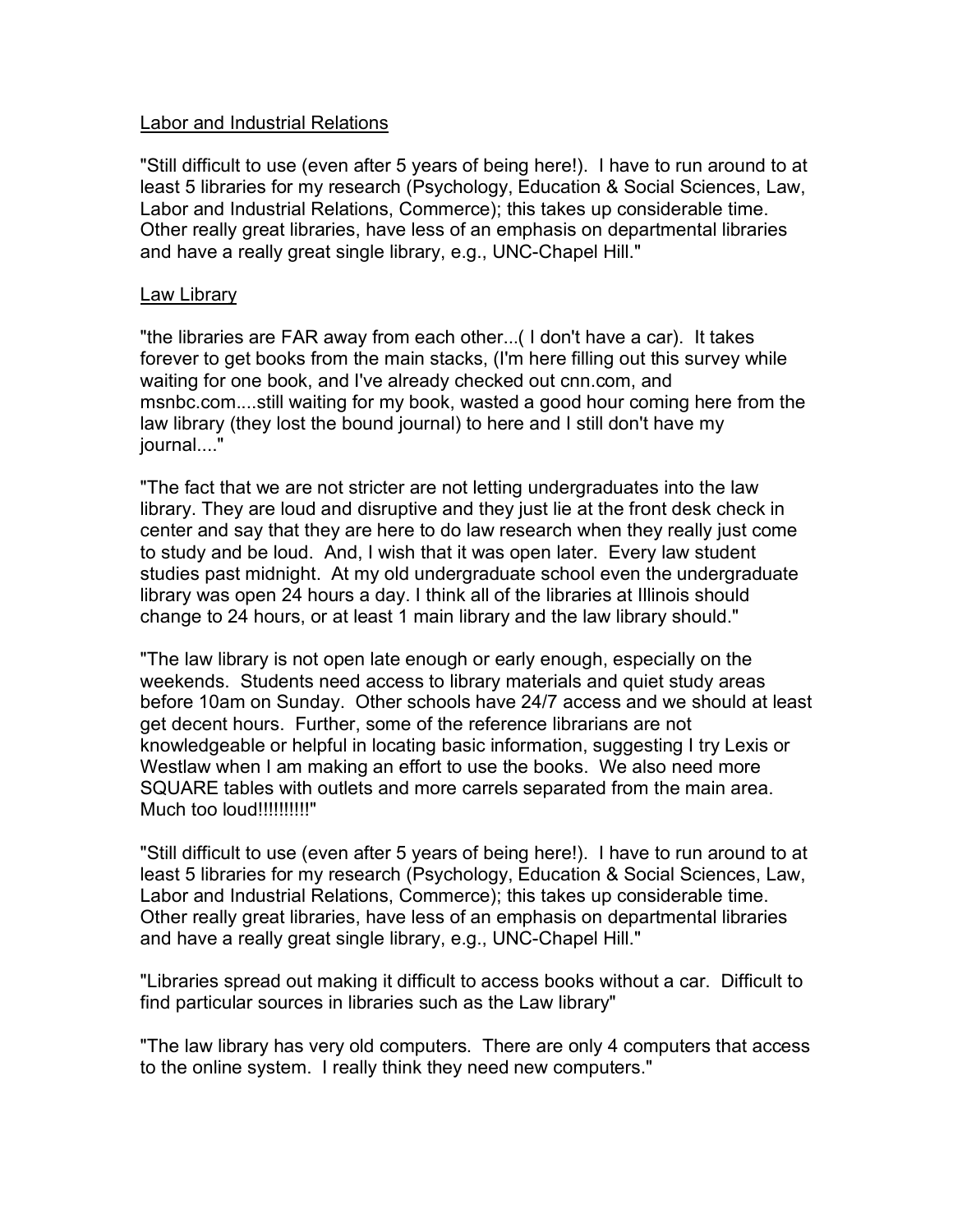# Modern Languages and Linguistics Library

"I think that libraries such as the modern languages library should have more room because it is difficult to go there with more than 8 or 10 students at the same time."

"Not enough subscriptions to important journals, especially foreign language journals (I wish there were more access to foreign music journals)"

"I do not like the limit on journal articles offered, especially journals and print materials in foreign languages."

# Music Library

"Hard to find materials at times- many non-English books in the Music library!"

"Music Library closes at 10. No carpeting in the music library. Music Library doesn't open till 8:30."

"Whenever I return books, I still get overdue notices in the mail, and then I have to come ot the library and find the books which have all ready been shelved again to prove that I did in fact return them. It's insane. I don't know what the problem is, but it literally happens to me every time in the Music Library. It really needs to be fixed."

"the difficulty in locating specific texts within the library, especially the music library..."

"I would like that the recordings collection at the Music Library to be completed more promptly with more items."

"The hours are not very grad student friendly, at least in the music library where I spend most of my time. I would use the library if it opened at 6 am. In addition, when working with my undergrads I often have a difficult time securing a large enough listening room to include all of them in one session. There is one large listening room in the library, but it usually is used as a classroom and is unavailable for library listening."

"There isn't enough contemporary music (scores or recordings) in the music library."

"1. Above and beyond all, the dreadful on-line catalog. It makes me regret having to use the library at all sometimes.

In the Music Library specifically, the inexcusable number of materials that are \"lost,\" \"missing,\" \"misplaced,\" \"misshelved,\" etc. I expect it to happen on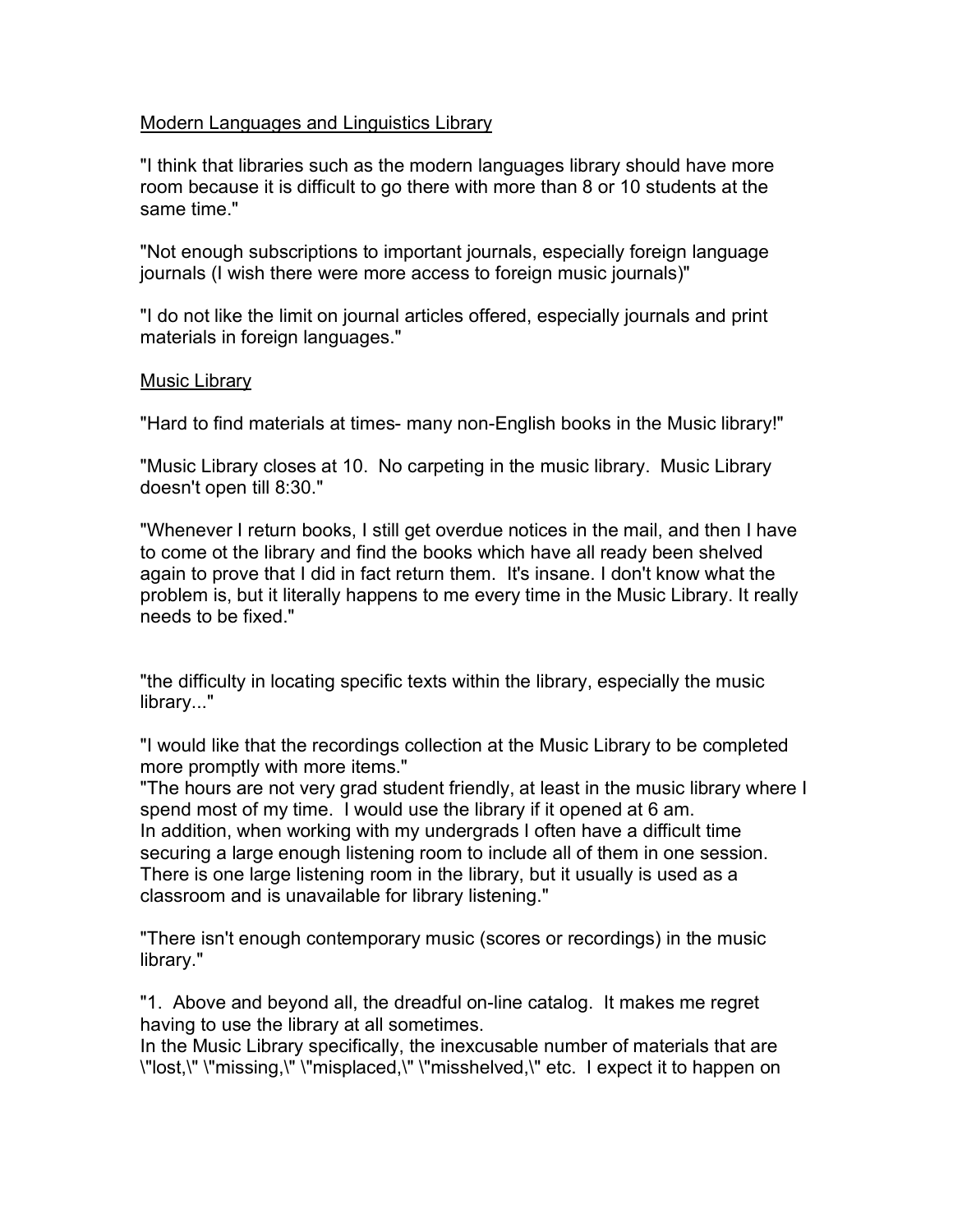occasion, but the Music Library abuses the privilege to be disorganized in this regard."

"I primarily use the Music Library, and what I like the least is the reduced hours on the weekends. I have more time on weekends than I do week nights, so extended hours on the weekends would be very benificial. If not all the time, then at least the last couple of weeks of classes, and during finals."

"Whenever I return books, I still get overdue notices in the mail, and then I have to come ot the library and find the books which have all ready been shelved again to prove that I did in fact return them. It's insane. I don't know what the problem is, but it literally happens to me every time in the Music Library. It really needs to be fixed."

"Not enough subscriptions to important journals, especially foreign language journals (I wish there were more access to foreign music journals)"

"As a double bass player I am looking for a lot of bass music. There isn't that much bass music here."

"i wish measures were taken to minimize noise inside music library (carpeting the library, for example and setting a automatic door system to keep noise out and lessen the noise made by the opening of doors"

"There aren't enough computers in the music library."

### Newspaper Library

"Many library personnel are either not very knowledgeable or rude to the patrons. I once need to find a governmental document. I ask the librarian for help, but he didn't know how to find it. I have been to the newspaper library at least twice on Sundays between 12-1 and it is not open."

### Physics and Astronomy Library

"Declining quality of the collection. In the Physics/Astronomy library, I greatly dislike the shelving of research journals by Dewey number, rather than by standard reference name notation. All other scientific research libraries do it otherwise."

"Discontinuing journals due to lack of funds. Spend less money on computer equipment that will quickly grow out of date and maintain the long-term research capabilities of the university. Also, it would be good if older copies of journals are still available on the shelves. For example, I need articles from \"Science\" from before 1980, but they are not available at the two libraries I have looked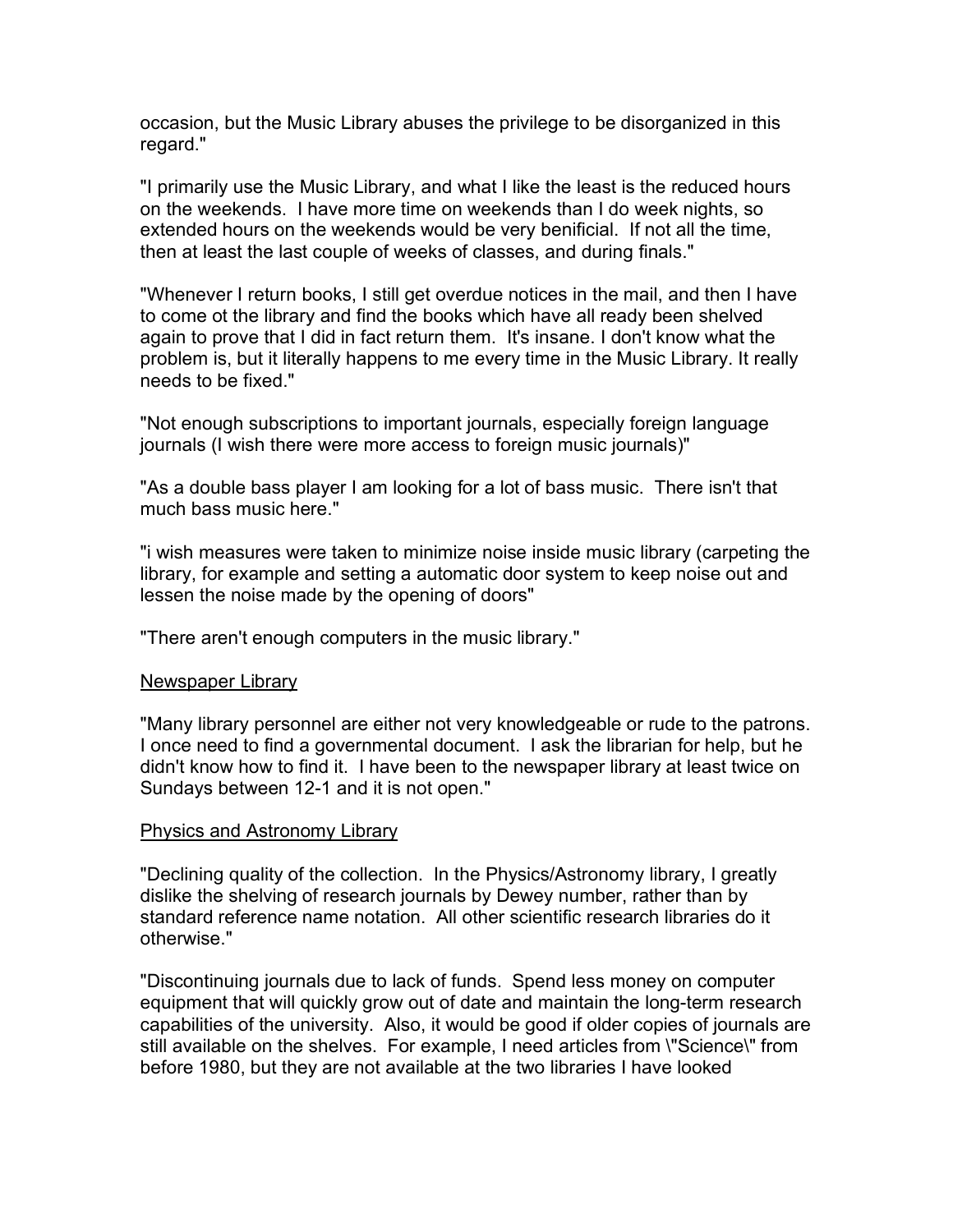(Physics/Astronomy, and Geology). I assume that these journals exist, but where have they gone?"

- 1) The Staff. Reference help at grainger is terrible.
- 2) The physics library is dirty, cramped, and it is hard to find ANYTHING.
- 3) The Staff. Impatient, ignorant, bored undergrads provide no help when looking for reserve materials that are missing, books that are missing (which are a LOT), etc.

4) the web journal article search (inspec/compendex/etc) is very UNRELIABLE!! I have often found articles on exact subjects that the keyword/title/etc. search missed completely. I don't know if there is anything the U of I can do about that.

5) many of us need to look up older articles. Why is it so hard to get to the mystery page that has the call numbers on it? Making this all clearer would help immensely. An index with"

"The chemistry library people complain to patrons about email. This is not a problem in the other libraries (Beckman, physics, Grainger) so I don't think they should make a big deal of it either. No one in the other libraries abuse the privilege so I think they should treat people like adults and let them check email if they need to."

"If I read a book from reserve for more then 2 hours INSIDE the Physics/Astronomy library, I am still fined for that. Renewing all books every hour is inconvenient."

"As graduate students need to work at odd hours they should be given permission to access libraries at odd hours of night or day. Physics and Beckman, two that i am aware of, already have a system wherein the graduate student can have key permission. it would be appreciated if the same privilege be extended to the chemistry and biology libraries too."

### Preservation and Conservation

"The card catalog & lack of security. Also, the library is so large and departmentalized that it can be overwhelming and difficult to access information...and hard to tell how to go about finding where to go to get the materials I need. Accessing electronic indexes is also difficult because of so many vendors using different platforms. The condition of the stacks is a preservation nightmare. With the extreme changes in temperature and lack of climate control & fresh air, you're destroying your collections. And since no one is reading shelves access is materials can be problematic."

"Declining support for maintaining library collection (including support of timely cataloging) and lack of preservation."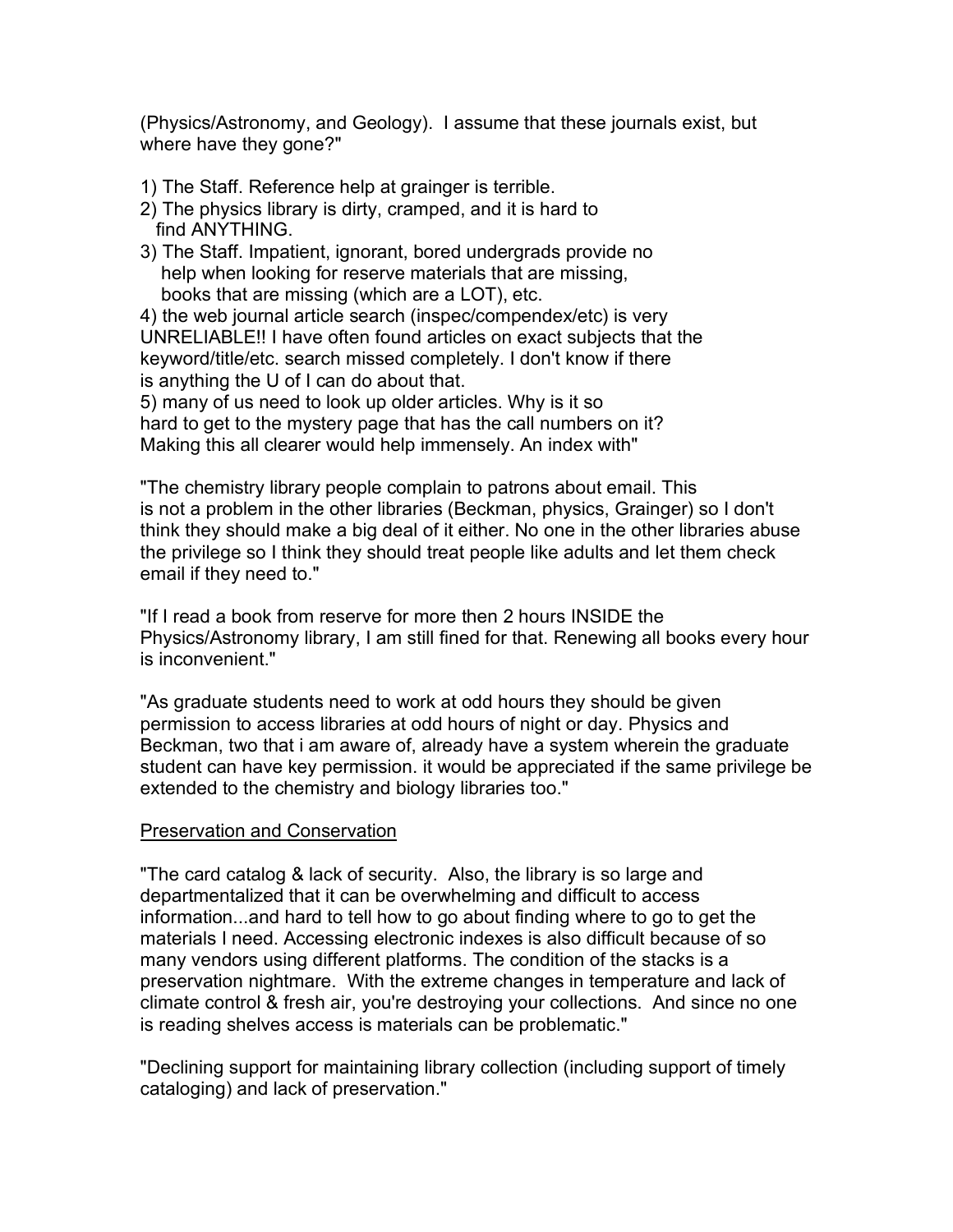"That we are forced to cut journals, that we cannot maintain our collections either in terms of currency or preservation-wise, that every effort to improve service to remote users (professors at their desks, and students at theirs) comes at a cost to existing services that are still desperately needed, that technology which should be an add on, is an instead of that, there are fewer librarians at a time when we need more to organize the information explosion; that the campus and the University administration talks about the importance of the library, but does not make it a priority."

"The care of the books is rather poor. If one looks close enough or in the right sections of the main stacks, one can find books that should belong in the Rare Book Room (i.e. VERY rare books published before 1800). Also, the temperature and humidity conditions in the stacks does not help the conservation of the books (or the students & faculty that have to work in there for long hours, I might add)."

### Psychology Library

"The fact that the amount of psych/counseling psych journals is pretty low...sometimes I'm looking for a pretty important journal, and it's not carried by the library. That bothers me a lot sometimes..."

"Still difficult to use (even after 5 years of being here!). I have to run around to at least 5 libraries for my research (Psychology, Education & Social Sciences, Law, Labor and Industrial Relations, Commerce); this takes up considerable time. Other really great libraries, have less of an emphasis on departmental libraries and have a really great single library, e.g., UNC-Chapel Hill."

"i question the organization of the individual libraries. sometimes materials are not where i think they should be (ie, psychology journals are found in the education library). the stacks sometimes take to long or i am forgotten completely."

### Rare Book and Special Collections Library

"Funky old equipment and rude unhelpful student employees" "Get more funding and hire more REAL librarians and webmakers, keep all the rare books in good shape and never never decrease your funding for additions to the library!!!!!!!!!!!!"

"Sometimes it seems that there's a very serious morale problem w/the staff, and a serious tension between library staff/faculty and teaching faculty from the university at large. There are specific libraries where the staff sometimes has a really horrible attitude toward patrons and a very negative attitude about their own work and the possibilities for their unit (e.g. English, and before the current director, Rare Books). Since library faculty has to publish to get tenure the same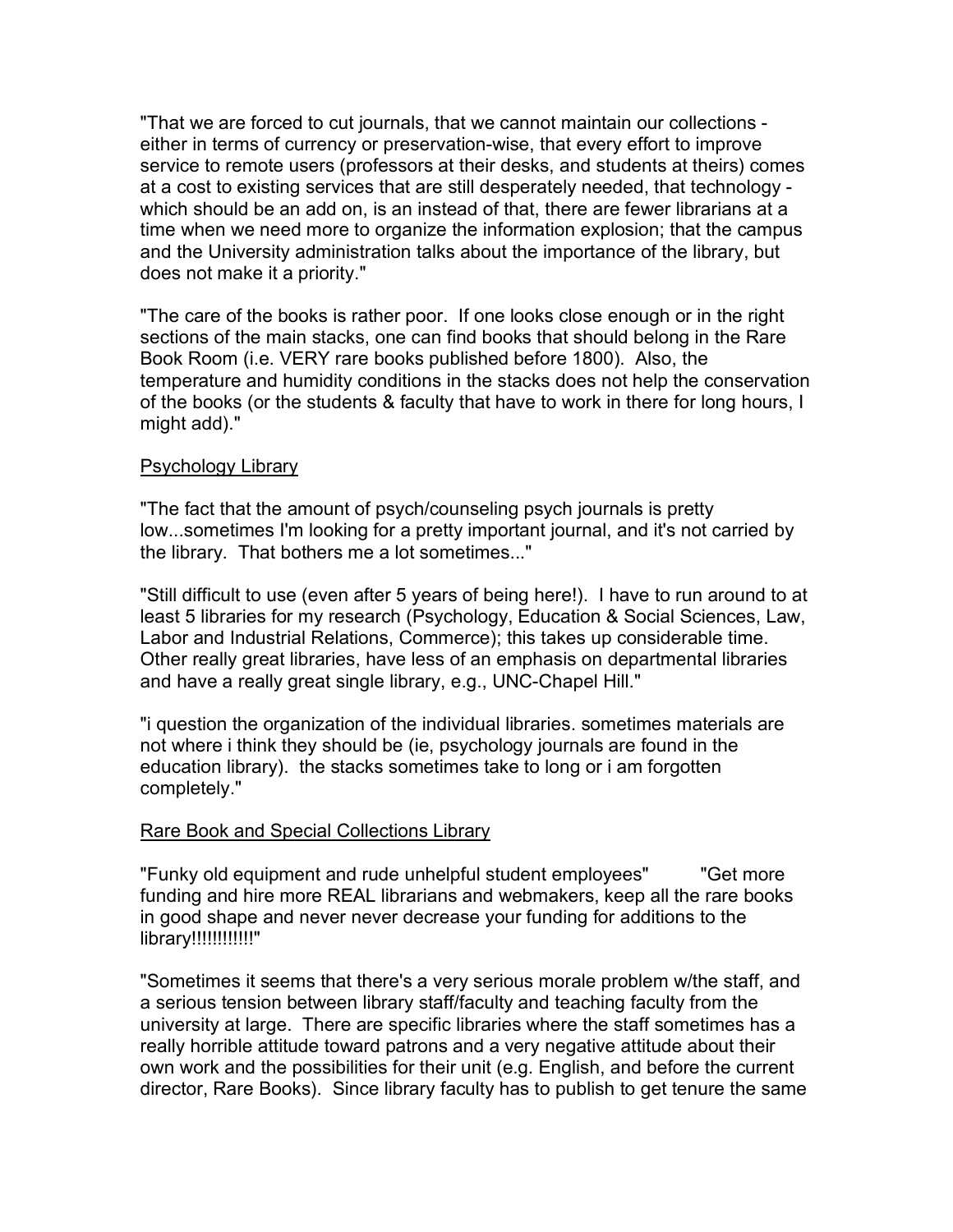way that faculty in other depts. has to, I think it's ridiculous that they have to perform staff duties at the library 40 hrs. per week. When do they have time to do research or serve students and faculty?"

"The care of the books is rather poor. If one looks close enough or in the right sections of the main stacks, one can find books that should belong in the Rare Book Room (i.e. VERY rare books published before 1800). Also, the temperature and humidity conditions in the stacks does not help the conservation of the books (or the students & faculty that have to work in there for long hours, I might add)."

# Reference Room

"That there is never a reference librarian available when I need one."

"I don't like that we cannot print out our search on the main floor and that the librarians are missing a lot of times in the reference room."

"The video reference collection is not a good as I would expect from a University this size."

"Variety of quality of reference service -- sometimes person is great, other times - - how should one say it -- not so great"

"Having things listed in the catalog as being available, but then no one can find them. Or the reference person tells me that that code means that that book has been lost for a long time. Then why is it still listed in the catalog?"

"idiots at the reference desk who know nothing about the collection and are incompetent in general; inconsistent use of Dewey decimal system the layout of books at Grainger is horrible! Grainger is just one big loud study hall. Did I mention loud? Responses to this survey can only be 750 characters long."

"the short weekend hours and the lack of reference staff on weekends"

"The law library is not open late enough or early enough, especially on the weekends. Students need access to library materials and quiet study areas before 10am on Sunday. Other schools have 24/7 access and we should at least get decent hours. Further, some of the reference librarians are not knowledgeable or helpful in locating basic information, suggesting I try Lexis or Westlaw when I am making an effort to use the books. We also need more SQUARE tables with outlets and more carrels separated from the main area. Much too loud!!!!!!!!!!"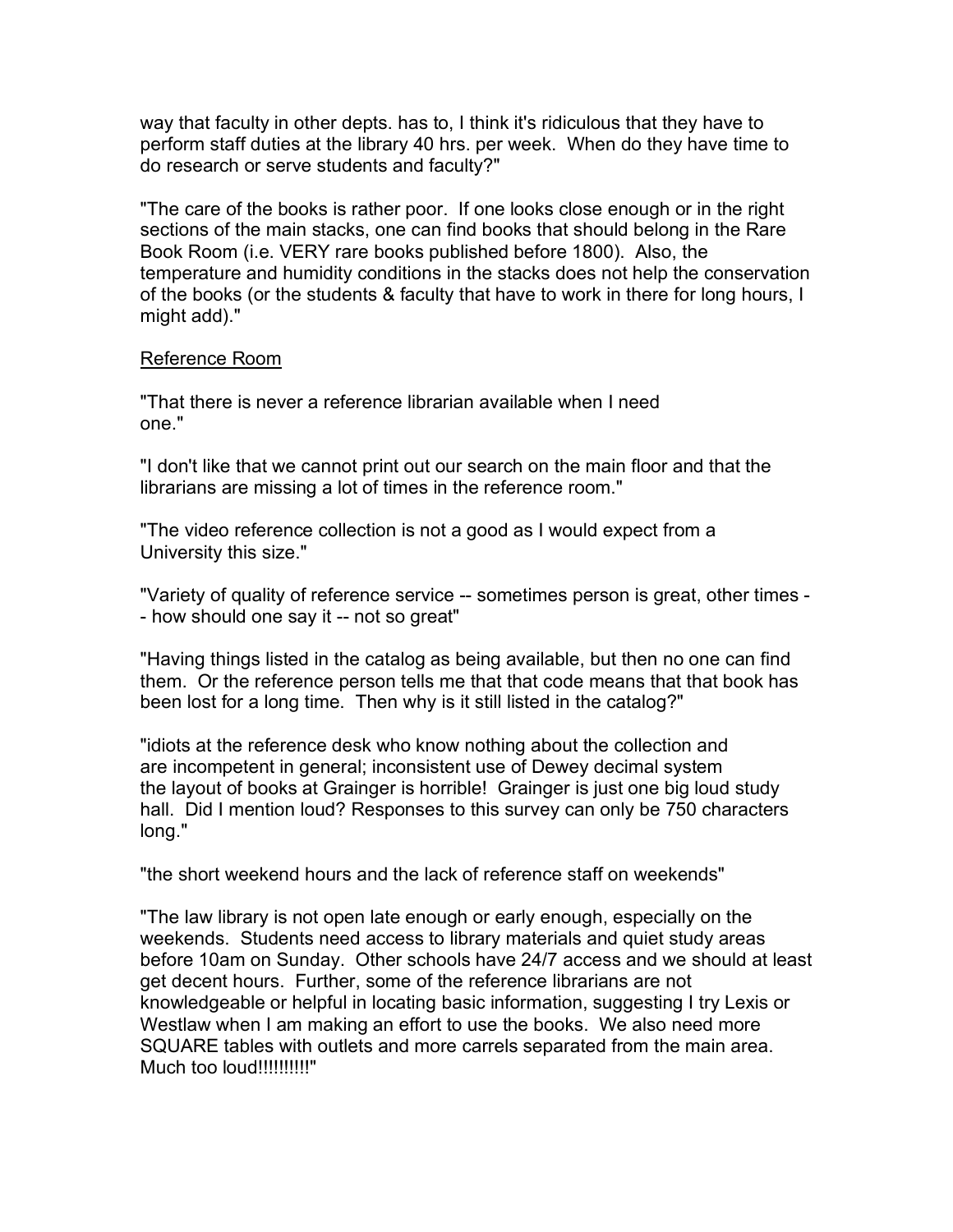"Some of the smaller libraries (i.e. Illinois History Survey and Reference) either close too early or their staff is gone for up to two hours at a time."

"Reference materials cannot be checked out with a time limit of a few hours."

### Residence Hall Libraries

"The residence hall libraries does not stay open long enough."

"I think the most pressing concern with me is how early the library closes. Perhaps there are students who work jobs along with going to school and need to return and do homework or research but can't because ALL of the libraries on campus have closed. Finding workers to work to really late in the morning, I know is difficult, but I see no reason for residence hall libraries to close at the same time also. When there are students, like me, who would be willing to work, while doing homework. I would like to see the Undergrad open until at least 1am, and residence hall libraries open to at least 2am."

### Slavic and East European Library

"The shelving on the 6th floor west back in the 891.xx area (Slavic) was mislabelled for at least 6 months last year. I think it was finally fixed, but talk about confusion...Each time I had to take a wild guess as to which mobile shelving to open, because the labels had nothing to do with what books were in there."

### Undergraduate Library

"1. the number of missing books in the catalog. If we don't have them anymore, why are they still even listed?

2. having to get a special pass for the main stacks, while the Undergrad stacks have an awful lot of out-of-date books"

"Grainger or the Undergrad need to extend their hours."

"Enormous waste of money in poorly selected collection in Undergrad, including many overly specialized works (for the Undergrad) and no visible means for faculty input or advice. Difficulty of identifying databases on web. Slow startup in online system (it should begin with access to the circulation system) and nonintuitive set up.

"How many items are lost or missing. Earlier this semester, I tried to check out 2 books from the Undergrad library. When I arrived at the desk, I could not check them out because of a hold on my account. I cleared this hold within minutes (it was a mistake) but the next morning when I went back to the Undergrad, they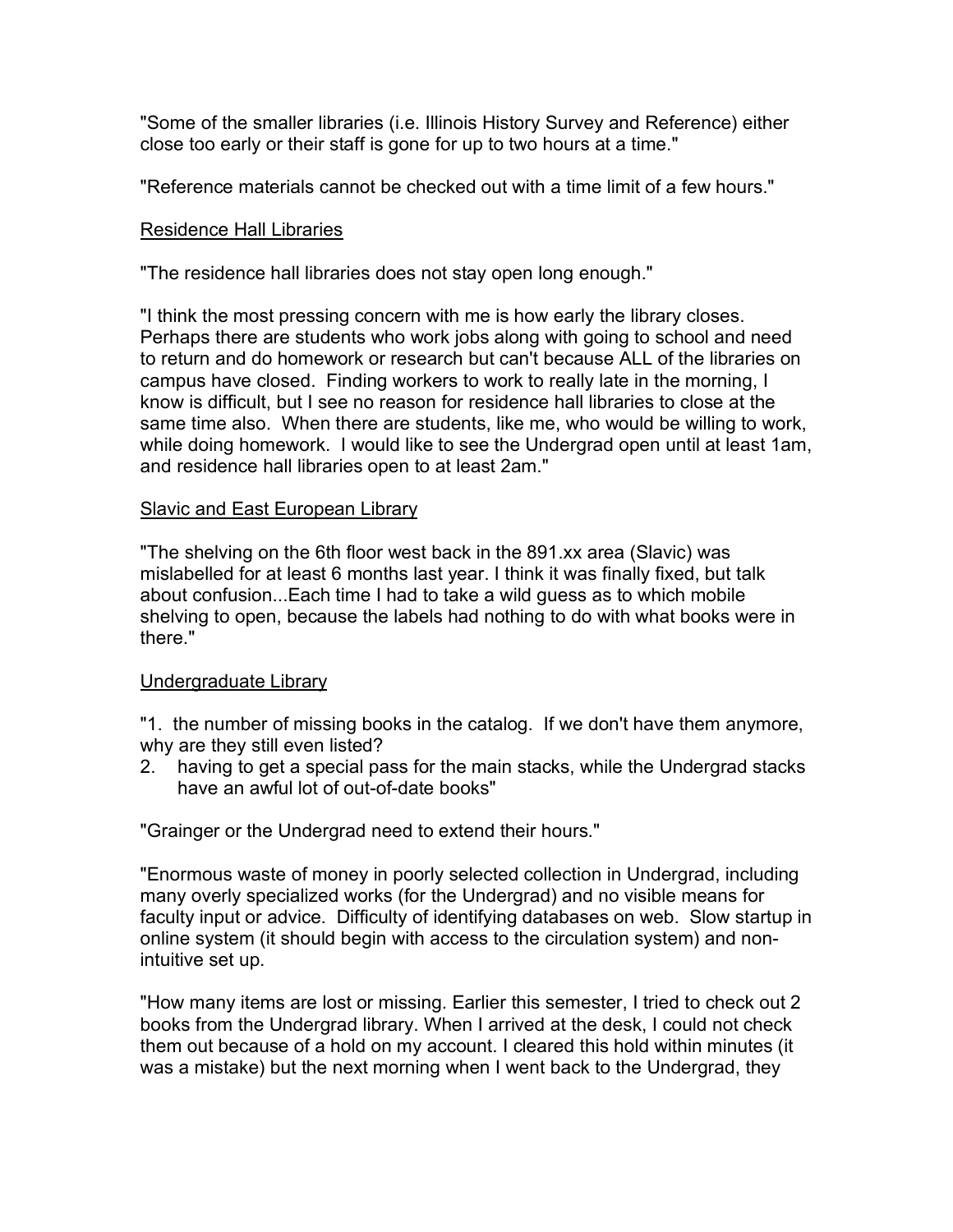had lost the books. They were never reshelved. I checked every day for the week following. As far as I understand it, they are still lost."

"- never any computers open at the undergrad"

"Running around to departmental libraries can make me crazy. I HATE HATE HATE the new printing policy. Undergrad is hotter than hell."

"The undergrad could use some remodeling"

"Often times these resources are in libraries extremely far from the Undergrad and it can get frustrating to get all the books you need."

"Sometimes it's so loud (especially the undergrad) that it's hard to concentrate. Places for groups to meet would be nice or someone should walk around and tell people to hold down the noise level."

"The somewhat early closing time, though I realize it is not economic to stay open twenty-four hours. Some facilities are in better condition than others, also (compare the Undergrad with Grainger). Also, occasionally I have run into the odd unhelpful/rude employee."

"Undergrad is old and too cramped."

"I still find the telnet card catalog system a little confusing. Also the differing 'specialty library' hours makes it difficult to do research at times in the undergrad, when the library you find out the material is in is closed."

"that the undergrad library doesn't open until 1 on Sundays"

"inaccessibility of interlibrary loan to courtesy card holders; excessive requirements for obtaining a courtesy card; difficulty of obtaining stack access- waiting period for getting items from the main stacks; stinginess of space allocation for women's studies, Africana, and afro-Americana libraries scariness of some library spaces--4th floor hallways of main library, undergrad tunnel, some less populated stacks areas"

"Sometimes some students are very loud when they are doing their homework or projects in the library. They are sort of distracting and disturbing but no one warns them not to be, maybe more regulation is needed in the libraries. Also, the restroom for women outside the undergrad library is too old and doesn't seem to be very clean."

"Should open earlier on Sunday and Saturday mornings. Librarians in undergraduate library should be better trained for reference. Once I asked for a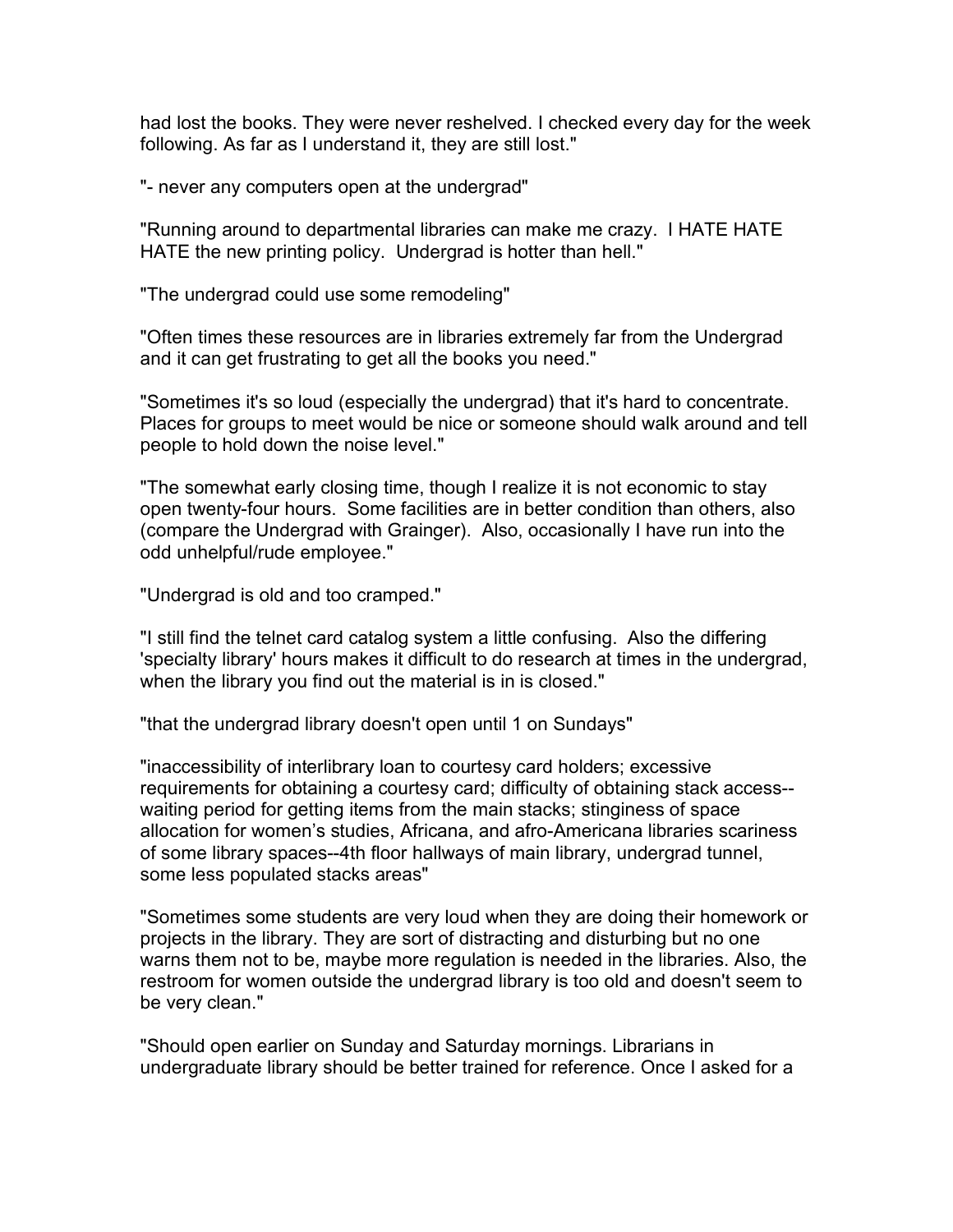reference book about certain literary terms and the librarian was not able to help me."

"With a few exceptions (biology, health sciences) the libraries are unfriendly to people wishing to log onto Email accounts. Your survey questions 1.1 asks about email to contact Library staff, but all the computers in the Undergrad & Grainger have rude signs yelling \"NO EMAIL.\" We need Email to contact professors and library personnel. Please, provide Email stations."

"1. Sometimes the librarians are somewhat rude esp. at the undergrad 2. Books often times (at the undergrad) are hard to find. and at the main stacks, waiting sometimes a half hour for a book seems a bit long. I hate books that are missing or status unknown. Can they be replaced?"

"The lack of sufficient parking. I also would like to see better services near the copiers. I recently discovered that I needed a card to make photocopies. This forced me to go to another floor to find a machine to purchase the card. I then had to leave to get change from a desk in the undergrad library because I did not have any \$1's. I finally was able to make my copies. Here's the kicker, I already had enough coins to make the copies in the first place if the machines had allowed coin operation. Can you tell this got to me? All of this to say please have card machines and change more available and in more than one location." "There is only one scanner in the Undergrad library and it's a PC. It's slow and very inconvenient if you need to scan items from periodicals (since we can't check them). It's also obnoxious if you only have MAC zip disks."

"The hours of the Main Stacks, and the hours of both the Main Library and Undergraduate Libraries. Why do they close at 12:00 and 1:00?"

"THE MESS IN THE STACKS AND THE UGLINESS OF THE UNDERGRAD LIBRARY."

"1. Had my ANTH 105 Textbook stolen in Undergrad Library in 1991 2. **Jane's Defense Weekly needs to be sent to Binding NOW**"

"the small of the undergraduate library"

"The undergrad library is extremely loud and this makes it difficult to study as is the Commerce library. Also, I think it is ridiculous that the library hours are so limited on a college campus. Many other campuses have 24 hour libraries."

"I think the most pressing concern with me is how early the library closes. Perhaps there are students who work jobs along with going to school and need to return and do homework or research but can't because ALL of the libraries on campus have closed. Finding workers to work to really late in the morning, I know is difficult, but I see no reason for residence hall libraries to close at the